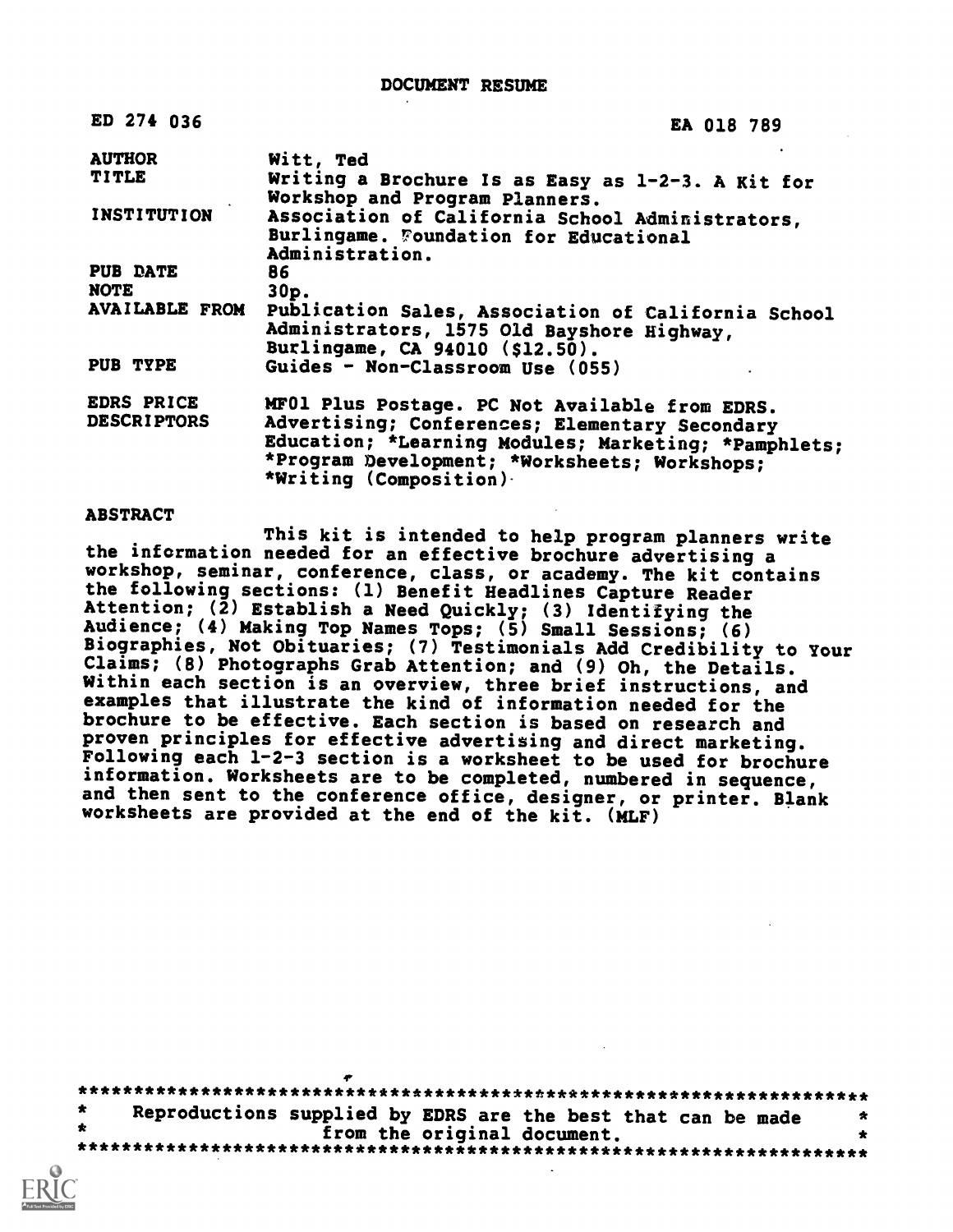U.S. DEPARTMENT OF EDUCATION ORDER OF EDUCATION

EOUCATIONAL RESOURCES INFORMATION CENTER IERIC)

k:This document has been reproduced as received from the person Or organization originating it

0 Minor changes have been made to improve reproduction clualdV

Points of view or opinions stated in this doculic in TO-TI<br>ment ido inot inecessarily represent official in INFO<br>OERI position or policy

rERMISSION TO REPRODUCE THIS MATERIAL IN MICROFICHE ONLY HAS BEEN GRANTED BY

N. Thayes

TO THE EDUCATIONAL RESOURCES INFORMATION CENTER (ERIC)."

# Writing a Brochure Is as Easy as 1-2-3

A Kit for Workshop and Program Planners

By Ted Witt



**Service Community** 

 $\overline{\phantom{a}}$ 

ED274036

0 1986 By The Association of California SchoolAdministrabrs

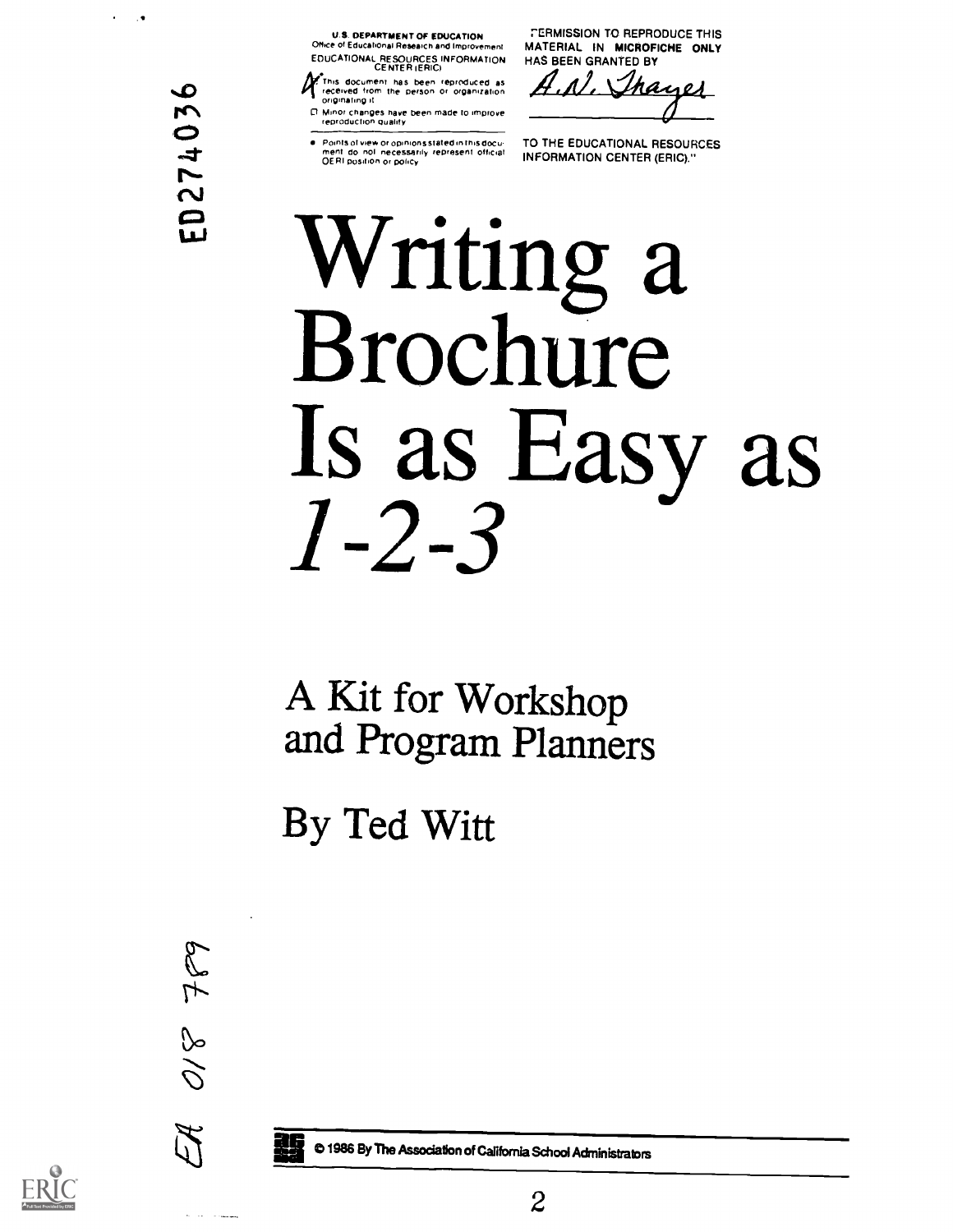### How to Use This Kit

This kit will help you write the information you need for an effective brochure advertising a workshop, seminar, conference, class, or academy.

The kit is easy to use. It has 9 sections. Each section has three parts:

| <b>Overview</b>     | An overview that explains what you will be working on                             |
|---------------------|-----------------------------------------------------------------------------------|
| l 1                 | and why the information you will provide is important.                            |
| <b>Instructions</b> | Instructions for you to follow. There are always three parts                      |
| l 2                 | to the instructions.                                                              |
| <b>Examples</b>     | Examples that illustrate the kind of information needed for                       |
| $\boldsymbol{3}$    | your brochure to be effective.                                                    |
|                     | Each section is based on research and proven principles for effective advertising |

and direct marketing. The secret to your success is in taking the time to read the instructions and to study the examples. You, the program planner, are the most knowledgeable about your program's content and audience. Thi

Following each 1-2-3 section is a worksheet. It is the white sheet with the black square in the upper right-hand corner. Use them to type your information on.

Always type and double space your material. Leave the left hand column blank.<br>That's for production information. Ignore the lines at the bottom. That section gives instructions to the printer.

When you've completed all the white worksheets, pull them out of the kit. Number the worksheets in sequence by writing in the hole. Then send them to your conference office, designer or printer.

In general, the more information you provide, the better your final brochure will be.<br>So go ahead, read the text, study the examples, then fill out the worksheets as they pertain to your event.

It can be as easy as 1-2-3.

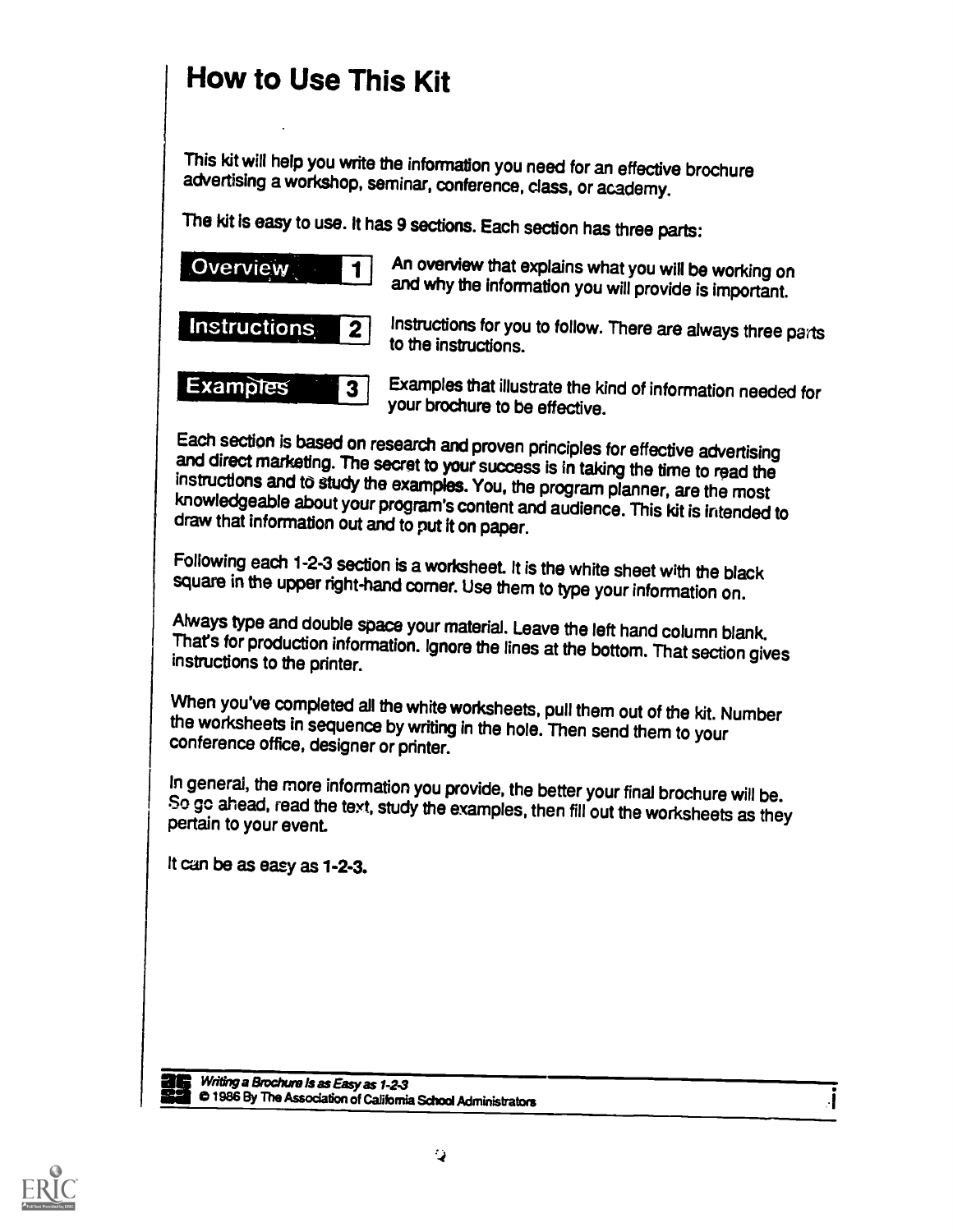### Table of Contents

 $\hat{\mathcal{A}}$ 

| 1. Benefit Headlines Capture Reader Attention                                    |                              |
|----------------------------------------------------------------------------------|------------------------------|
| Writing the brochure's most important element                                    | 1                            |
| Examples                                                                         |                              |
|                                                                                  | 1<br>$\overline{\mathbf{2}}$ |
|                                                                                  |                              |
|                                                                                  | 3                            |
| Writing a general program overview                                               |                              |
| Examples                                                                         | 3                            |
|                                                                                  | 4                            |
|                                                                                  |                              |
| Who should attend? Attracting the right people                                   | 5                            |
| Examples <b>examples</b>                                                         |                              |
|                                                                                  | 5                            |
|                                                                                  | 6                            |
| 4. Making Top Names Tops                                                         |                              |
| How to promote your keynote speakers                                             | 7                            |
| Examples <b>examples</b>                                                         |                              |
|                                                                                  | 7                            |
|                                                                                  |                              |
|                                                                                  | 11                           |
| Spelling out objectives of small-group meetings                                  |                              |
| Worksheet __________________                                                     | 11                           |
|                                                                                  | 12                           |
|                                                                                  |                              |
| Writing pertinent information about your speakers                                | 13                           |
|                                                                                  |                              |
| Examples<br>Worksheet                                                            | 13                           |
|                                                                                  | 14                           |
| 7. Testimonials Add Credibility to Your Ciaims _________________________________ |                              |
| How to produce effective endorsements                                            | 15                           |
|                                                                                  |                              |
|                                                                                  | 15                           |
|                                                                                  | 16                           |
|                                                                                  |                              |
| Write captions that sell benefits                                                | 17                           |
|                                                                                  |                              |
|                                                                                  | 17                           |
|                                                                                  | 18                           |
|                                                                                  | 19                           |
| A checklist for writing about where and when                                     |                              |
|                                                                                  |                              |
|                                                                                  |                              |
|                                                                                  |                              |
| Writing a Brochure Is as Easy as 1-2-3                                           |                              |
| <b>SEE</b> © 1986 By The Association of California School Administrators         | $\mathbf{II}$                |
|                                                                                  |                              |

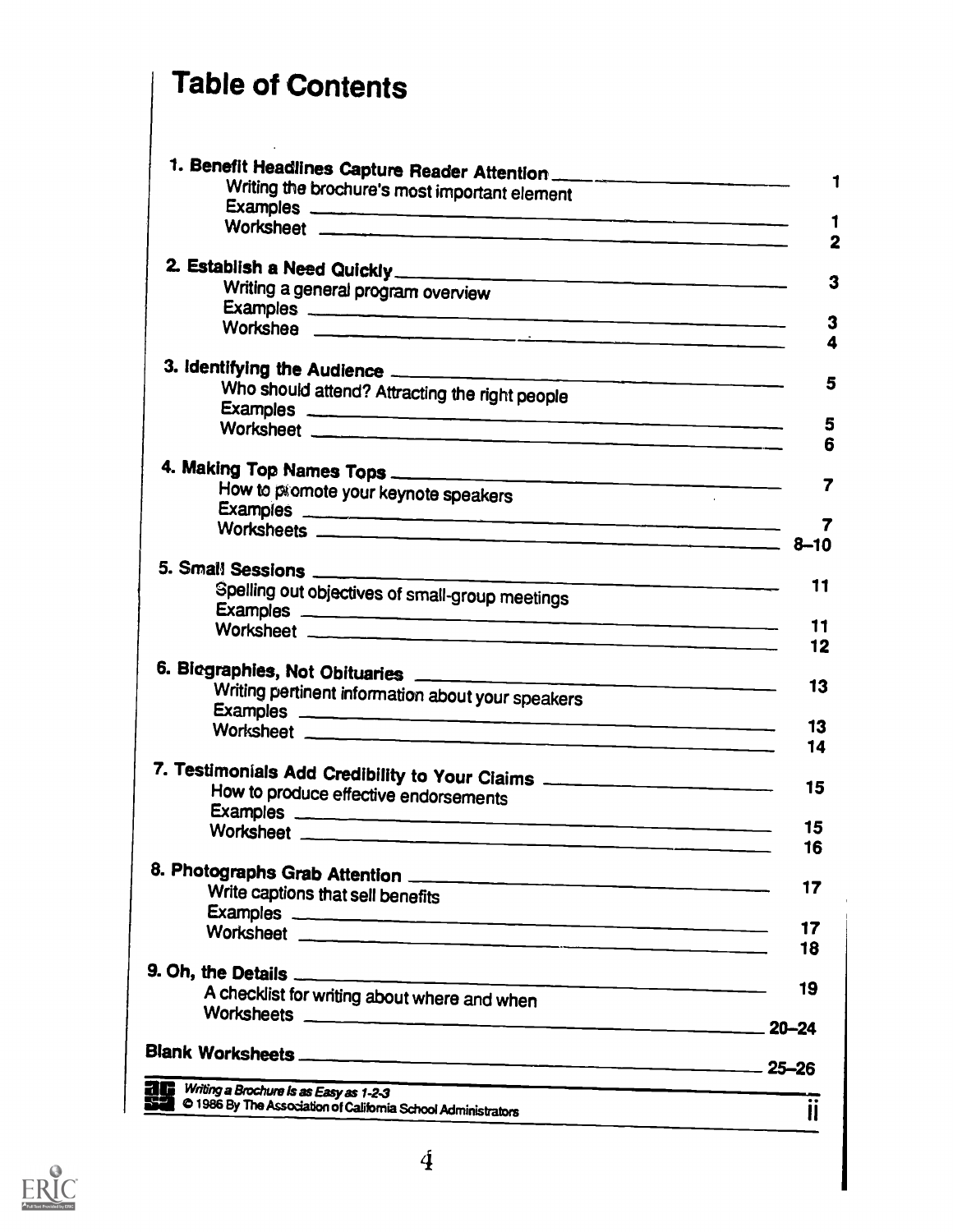## Benefit Headlines Capture Reader Attention

### 1 Overview

Five times as many people will read your headline as will read the body of your<br>writing. So headlines have to have immediate selling power. They have to arouse<br>interest. They have to inform quickly. Above all, they have to reader. Point out personal advantages to the reader, not features of your program.<br>Use action verbs and nouns that produce pictures in your mind. Remember, your<br>conference theme is rarely your benefit headline. Use action verbs and nouns that produce pictures in your mind. Remember, your

### 2 Instructions

- 1. Aim your headline right at your target audience.
- 2. Find out what your prospective participants need.\*
- 3. Promise it to them in the headline.

\*You will already have done this in planning program content.

### 3 Examples

"You Can Win at the Bargaining Table Every Time You Sit Down."

"Join Us. Your Teachers Will Be Better for it."

"Slash the Time It Takes to Master Today's Most Versatile Software Package.'



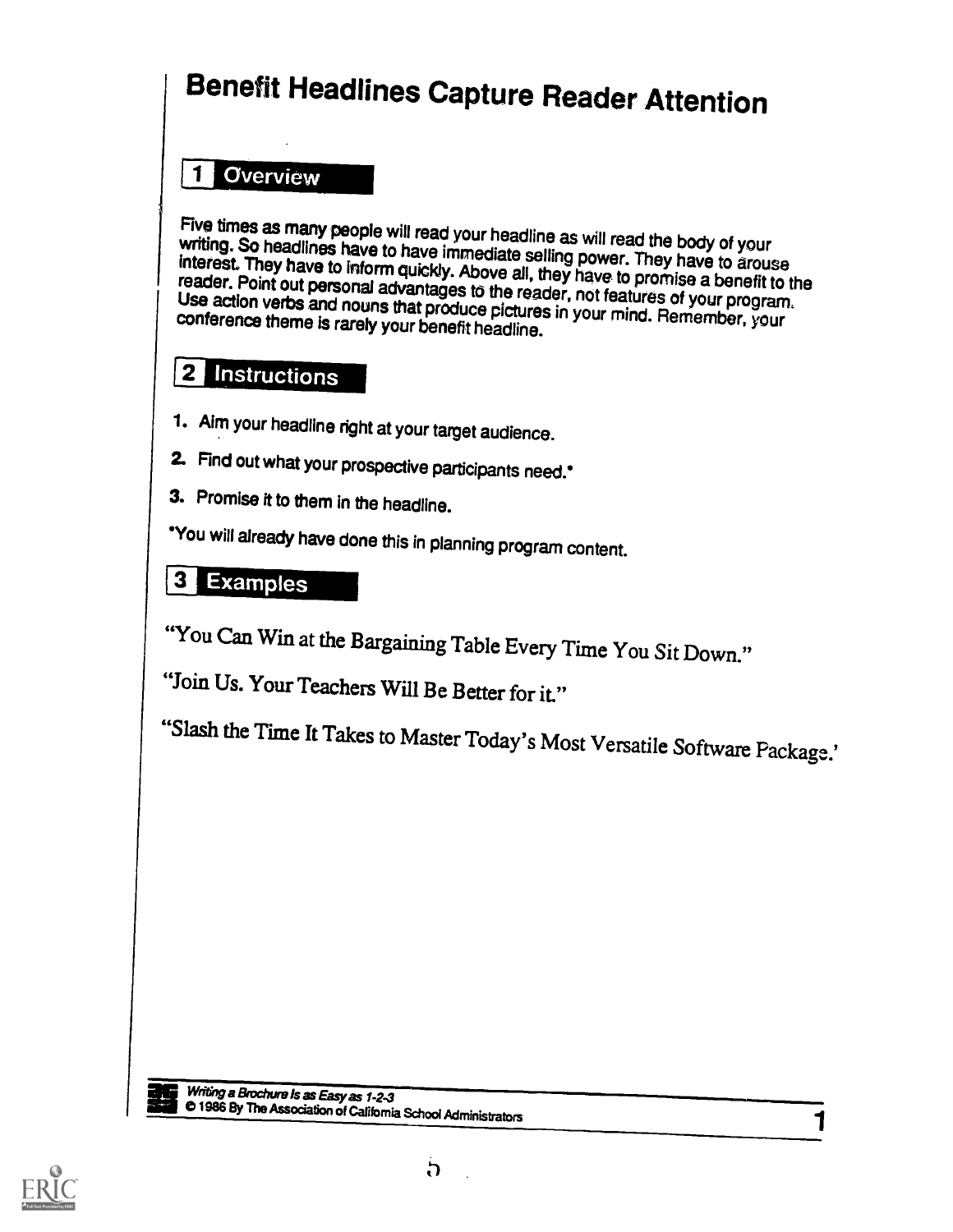### Headline Worksheet

| Font 1 ______ Font 2 ______ Font 3 _____ Font 4 ______ Font 5 ______ Font 6 ______ Font 7 ______ Font 8 _____ |                |                            |                                                                                                                                                                         |  |
|---------------------------------------------------------------------------------------------------------------|----------------|----------------------------|-------------------------------------------------------------------------------------------------------------------------------------------------------------------------|--|
|                                                                                                               |                |                            |                                                                                                                                                                         |  |
|                                                                                                               |                | DO NOT WRITE IN THIS SPACE |                                                                                                                                                                         |  |
|                                                                                                               |                |                            |                                                                                                                                                                         |  |
|                                                                                                               |                |                            |                                                                                                                                                                         |  |
|                                                                                                               | 10.            |                            |                                                                                                                                                                         |  |
|                                                                                                               |                |                            |                                                                                                                                                                         |  |
|                                                                                                               | 9.             |                            |                                                                                                                                                                         |  |
|                                                                                                               | 8.             |                            |                                                                                                                                                                         |  |
|                                                                                                               |                |                            |                                                                                                                                                                         |  |
|                                                                                                               | 7.             |                            |                                                                                                                                                                         |  |
|                                                                                                               |                |                            |                                                                                                                                                                         |  |
|                                                                                                               | 6.             |                            |                                                                                                                                                                         |  |
|                                                                                                               | 5.             |                            |                                                                                                                                                                         |  |
|                                                                                                               |                |                            |                                                                                                                                                                         |  |
|                                                                                                               | 4.             |                            |                                                                                                                                                                         |  |
|                                                                                                               | 3.             |                            |                                                                                                                                                                         |  |
|                                                                                                               |                |                            |                                                                                                                                                                         |  |
|                                                                                                               | 2.             |                            |                                                                                                                                                                         |  |
|                                                                                                               | $\mathbf{1}$ . |                            |                                                                                                                                                                         |  |
|                                                                                                               |                |                            |                                                                                                                                                                         |  |
| instructions                                                                                                  |                |                            | Be sure to list at least five, because we may produce more than one brochure or scatter<br>them on multiple pages. Give us your best ones first. Type and double space. |  |
| Leave this column blank for<br>editing and typesetting                                                        |                |                            | Instructions: Write at least five beadlines that promise the benefits of attendance.                                                                                    |  |

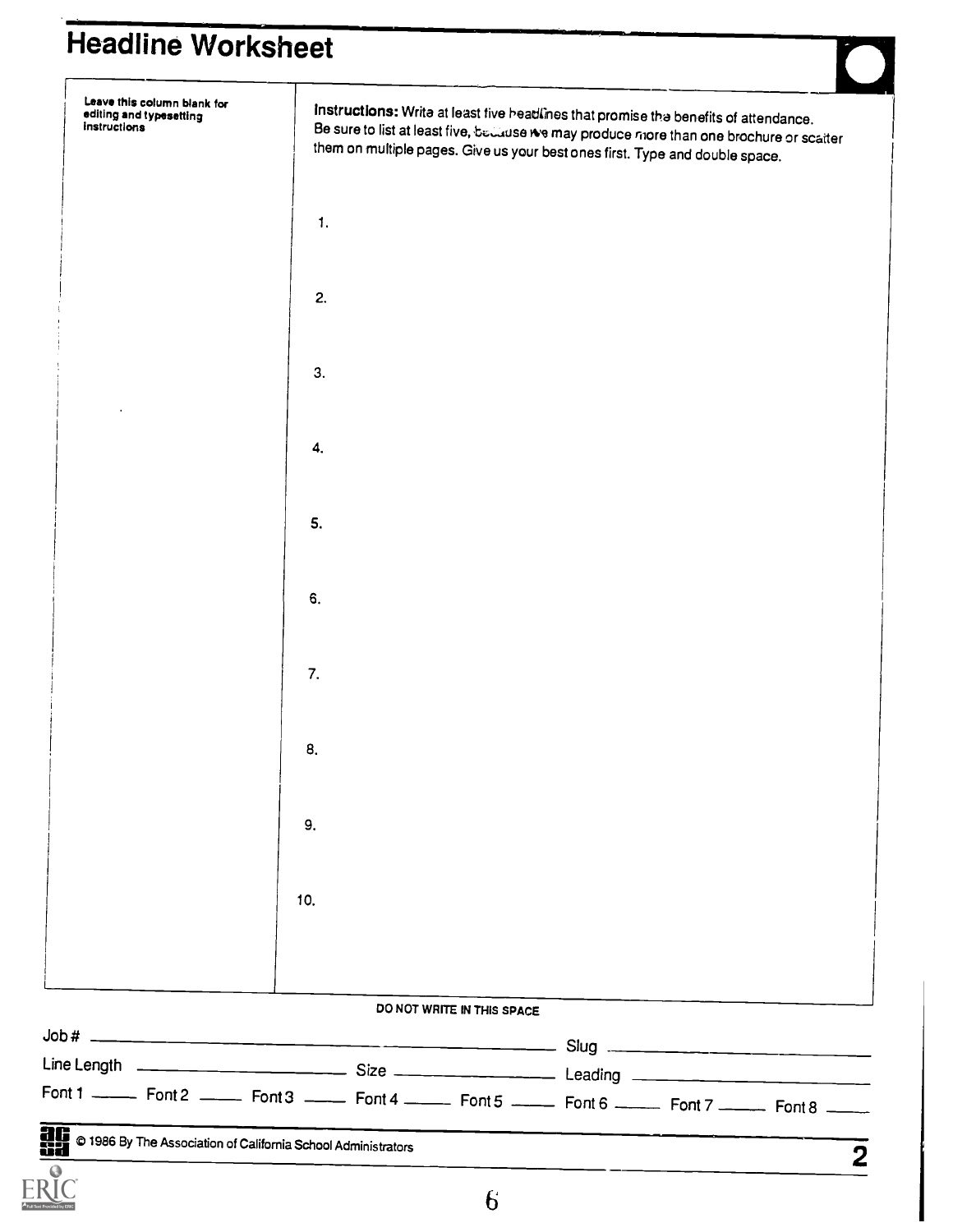### Establish a Need Quickly

#### **El Overview**

Don't fool yourself. Few people are going to read your brochure word for word. Now that we have a headline and 10 seconds of the readers' time, we must smack them with a quick overview that explains what the program is and

#### 2 Instructions

- 1. Add details or answer questions raised by the headline.
- 2. Establish a need and desire for the reader to attend.

3. Explain in general terms what the prospective participant is going to get by atten-<br>ding. Do that by selling them on the *edvantages, not the features* of your program.

#### **3 Examples**

### **and** Direct marketing is big, and it's getting bigger

is happening is indisputable. Direct marketing methods now generate over \$140 billion per year in revenues. Direct marketing sales volume has doubled since 1977, and now accounts for over 15% of all consumer purchases in the U.S. Over 72 million adults  $-45.5%$ of the adult population - ordered items through the mail over the last 12 months. And mail order is growing at the rate of 15% per year — twice the rate of retail. make dramatic progress in just Put it all together and it's not surprising that the demand for direct marketing professionals far outstrips the wailable workforce.

In one intensive, en tertaining and fast-paced day, Direct Marketing/Direct Mail for the 1980's will teach you the key aspects of direct marketing

The fact that direct marketing the-art production techfrom strategic planning to creative execution, state-ofniques, and post-program analysis procedures.

If you are a seasoned direct marketing pro, you'll find that Direct MarketinglDirect Mail for the 1980's will provide you with r auch more than just a review of the basics. You'll also learn about the latest and most innovative advancements in the state of the art.

If you're a newcomer to the industry, here's an opportunity to one day - to become instantly more valuable to your company.

The negotiations climate is changing. New strategies and new ideas can make a difference in your district This acclaimed symposium is designed to supply the experience and advice of experts. You share in actual case studies, hear panel discussions and build invaluable peer networks.

Writing a Brochure Is as Easy as 1-2-3 **all 1986 By The Association of California School Administrators** 3

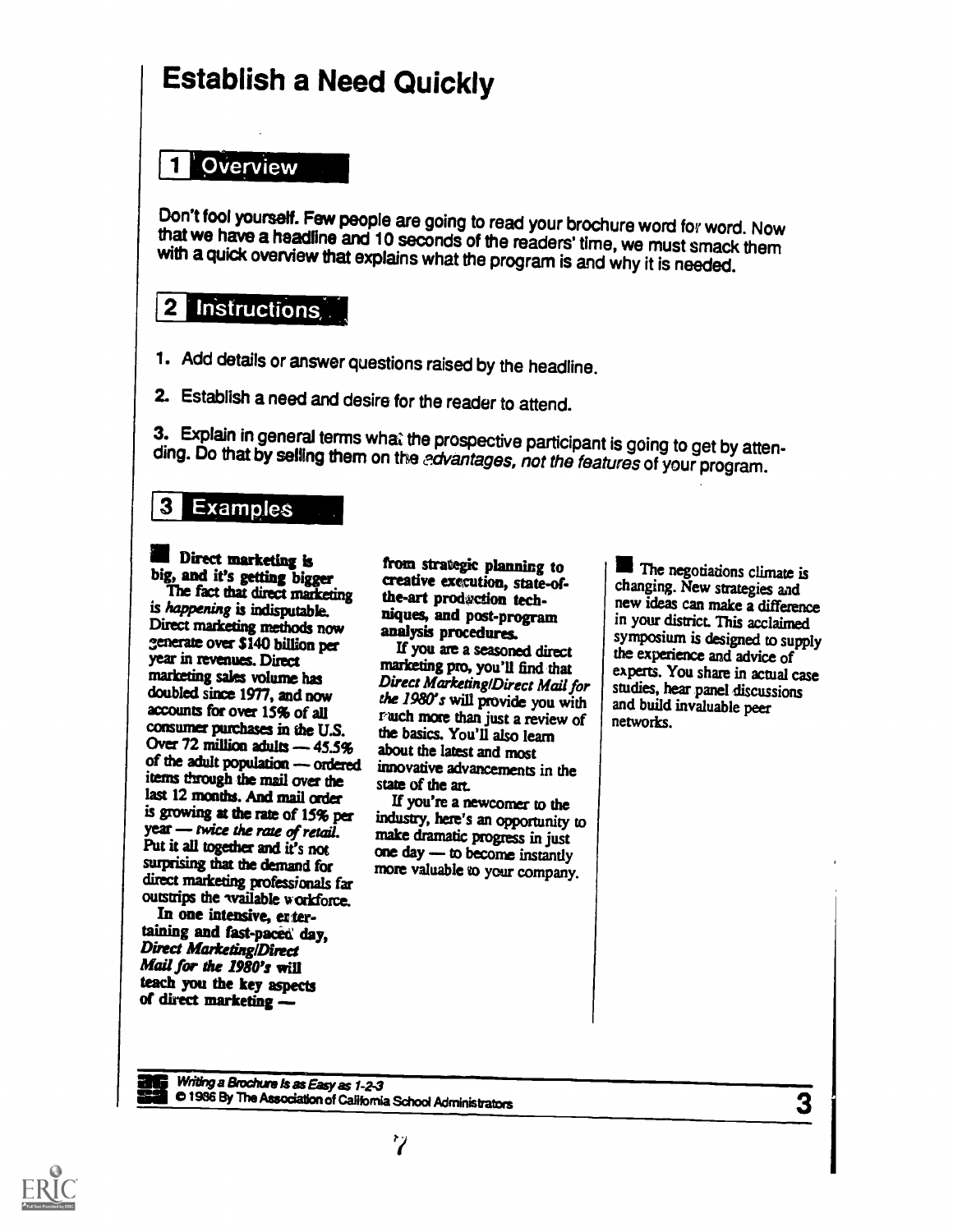### Overview Worksheet

| Leave this column blank for<br>editing and typesetting<br>instructions |                                                        | Instructions: Write your descriptive program overview here. Explain what the<br>program is and why it is needed. Type and double space. |   |
|------------------------------------------------------------------------|--------------------------------------------------------|-----------------------------------------------------------------------------------------------------------------------------------------|---|
|                                                                        |                                                        |                                                                                                                                         |   |
|                                                                        |                                                        |                                                                                                                                         |   |
|                                                                        |                                                        |                                                                                                                                         |   |
|                                                                        |                                                        |                                                                                                                                         |   |
|                                                                        |                                                        |                                                                                                                                         |   |
|                                                                        |                                                        |                                                                                                                                         |   |
|                                                                        |                                                        |                                                                                                                                         |   |
|                                                                        |                                                        |                                                                                                                                         |   |
|                                                                        |                                                        |                                                                                                                                         |   |
|                                                                        |                                                        |                                                                                                                                         |   |
|                                                                        |                                                        |                                                                                                                                         |   |
|                                                                        |                                                        |                                                                                                                                         |   |
|                                                                        |                                                        |                                                                                                                                         |   |
|                                                                        |                                                        |                                                                                                                                         |   |
|                                                                        |                                                        |                                                                                                                                         |   |
|                                                                        |                                                        |                                                                                                                                         |   |
|                                                                        |                                                        |                                                                                                                                         |   |
|                                                                        |                                                        |                                                                                                                                         |   |
|                                                                        |                                                        |                                                                                                                                         |   |
|                                                                        |                                                        |                                                                                                                                         |   |
|                                                                        |                                                        |                                                                                                                                         |   |
|                                                                        |                                                        |                                                                                                                                         |   |
|                                                                        |                                                        |                                                                                                                                         |   |
|                                                                        |                                                        |                                                                                                                                         |   |
|                                                                        | DO NOT WRITE IN THIS SPACE                             |                                                                                                                                         |   |
|                                                                        |                                                        |                                                                                                                                         |   |
|                                                                        |                                                        |                                                                                                                                         |   |
|                                                                        |                                                        | Font 1 ______ Font 2 ______ Font 3 ______ Font 4 ______ Font 5 ______ Font 6 ______ Font 7 ______ Font 8 _____                          |   |
|                                                                        | <b>ACCOUNTER SERVICE SERVICE SCHOOL Administrators</b> |                                                                                                                                         | 4 |
| ERIC<br>ERIC                                                           |                                                        |                                                                                                                                         |   |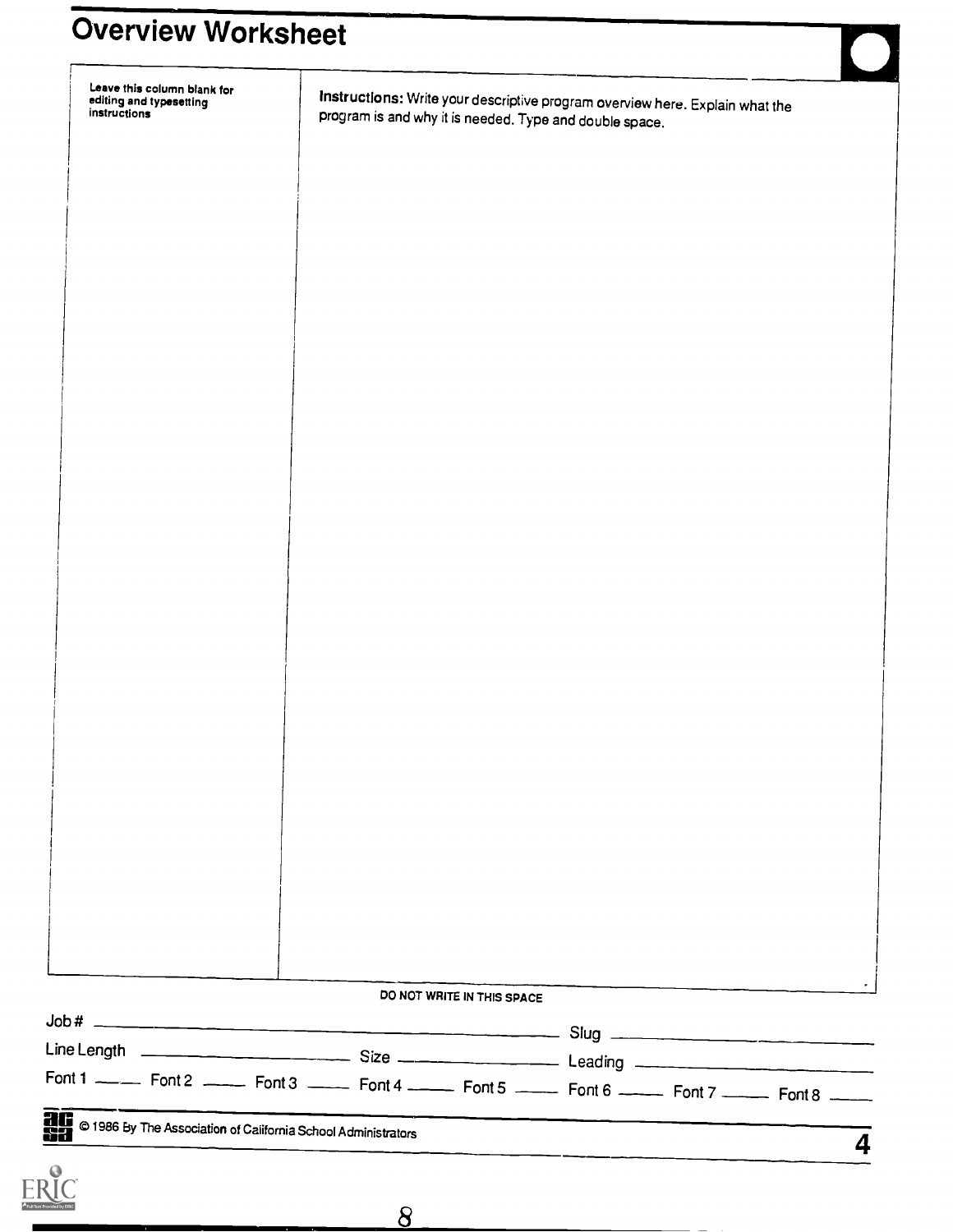### Identifying the Audience

#### Overview **Call**

While you may direct your workshop toward a certain job category, there are plenty of people who say, "Hey, I know all that stuff." Or "That's not for me."

That means we have to use a little ingenuity to get people involved. When you are planning your conference, you should already have been identifying your target audience anyway. Now is the time to write it down for the bro

#### **Instructions**

1. Put people into a certain situation. ("If you are trying to cut across the state's red tape to develop your budget . . .")

2. Narrow the job category further ("superintendents who sit at the bargaining table," 'board members who want a better grasp of collective bargaining," 'principals of schools with active parent groups").

3. Appeal to their level of competency ("veteran personnel managers who want the latest update on labor legislation," " new negotiators who want a win-win agreement their first time at the table").

#### **3 Examples**

#### Who Should Attend

This seminar will be valuable for anyone involved in producing newsletters, brochures and other publications writers and editors, editorial assistants, graphic designers, publications managers, production supervisors, specialists in advertising, corporate communications, employee relations, marketing and public relations, public information officers, directors of development, administrative assistants and others.

If you're a beginner in the field of communications, you'll information and techniques to help you improve your publication and make your job easier. (And you won't have to worry about retaining the technical information that you learn. It's all explained in the seminar manual that you take back to your job.)

If you're a seasoned professional, this seminar will serve as a useful refresher course. You'll gain fresh ideas

find this seminar packed with newsletters being produced today. for your newsletter by viewing slides of some of the best You'll pick up new approaches to solving some old problems. You'll have the opportunity to share ideas by talking with other professionals in your field.

> If you want to expand your knowledge and your career opportunities in a growing communications field, this seminar will increase your job skills and your marketability.

**all B** Writing a Brochure Is as Easy as 1-2-3 nra 0 1966 By The Association of California School Administrators



5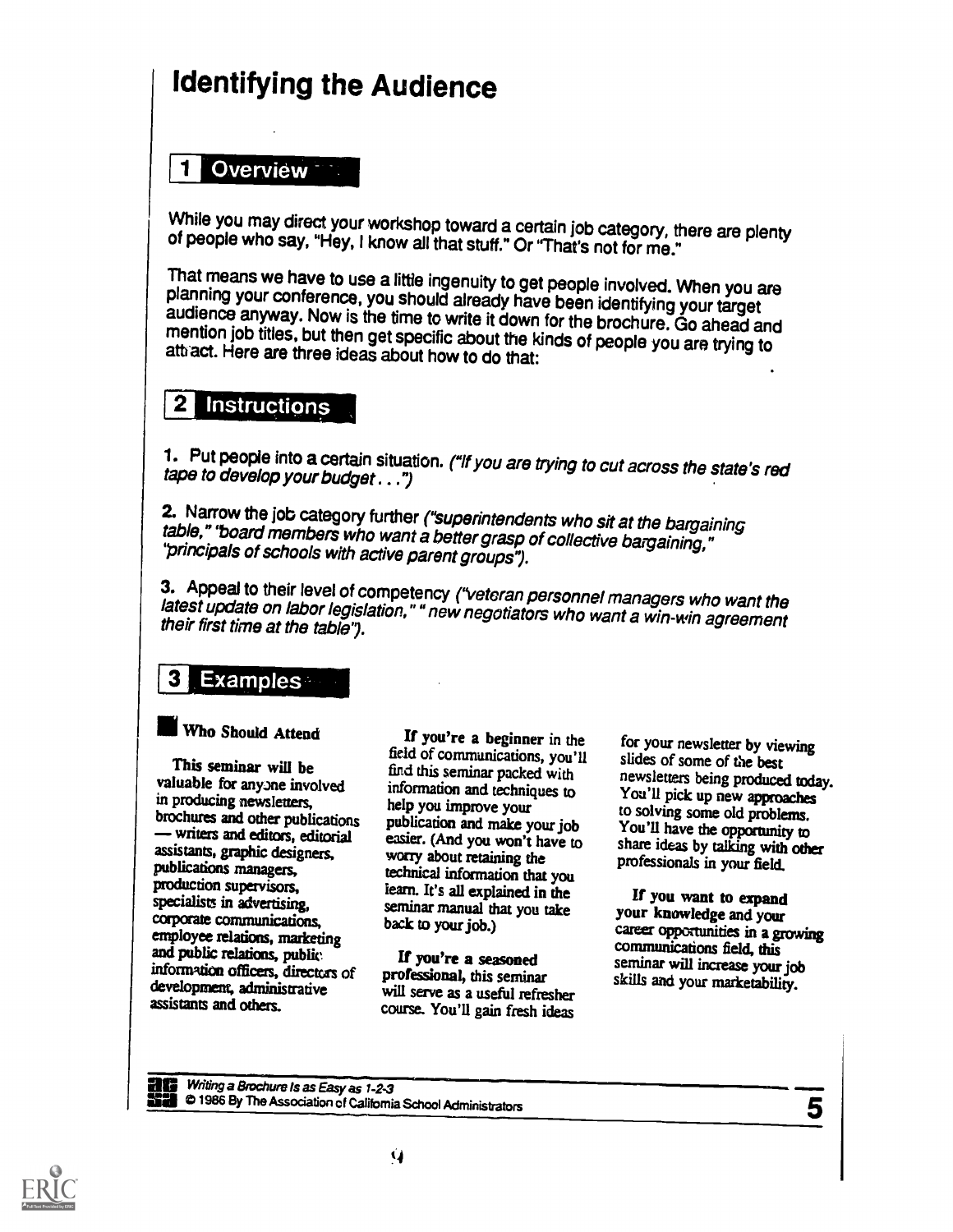### Audience Worksheet

| Leave this column blank for<br>editing and typesetting<br>instructions |                                                                                                                    | program. Remember to type and double space. |                            | Instructions: Describe in this section the people who could benefit by attending your |  |
|------------------------------------------------------------------------|--------------------------------------------------------------------------------------------------------------------|---------------------------------------------|----------------------------|---------------------------------------------------------------------------------------|--|
|                                                                        |                                                                                                                    | Who Shouid Attend This Workshop             |                            |                                                                                       |  |
|                                                                        |                                                                                                                    |                                             |                            |                                                                                       |  |
|                                                                        |                                                                                                                    |                                             |                            |                                                                                       |  |
|                                                                        |                                                                                                                    |                                             |                            |                                                                                       |  |
|                                                                        |                                                                                                                    |                                             |                            |                                                                                       |  |
|                                                                        |                                                                                                                    |                                             |                            |                                                                                       |  |
|                                                                        |                                                                                                                    |                                             |                            |                                                                                       |  |
|                                                                        |                                                                                                                    |                                             |                            |                                                                                       |  |
|                                                                        |                                                                                                                    |                                             |                            |                                                                                       |  |
|                                                                        |                                                                                                                    |                                             |                            |                                                                                       |  |
|                                                                        |                                                                                                                    |                                             |                            |                                                                                       |  |
|                                                                        |                                                                                                                    |                                             |                            |                                                                                       |  |
|                                                                        |                                                                                                                    |                                             |                            |                                                                                       |  |
|                                                                        |                                                                                                                    |                                             |                            |                                                                                       |  |
|                                                                        |                                                                                                                    |                                             |                            |                                                                                       |  |
|                                                                        |                                                                                                                    |                                             |                            |                                                                                       |  |
|                                                                        |                                                                                                                    |                                             |                            |                                                                                       |  |
|                                                                        |                                                                                                                    |                                             |                            |                                                                                       |  |
|                                                                        |                                                                                                                    |                                             |                            |                                                                                       |  |
|                                                                        |                                                                                                                    |                                             |                            |                                                                                       |  |
|                                                                        |                                                                                                                    |                                             |                            |                                                                                       |  |
|                                                                        |                                                                                                                    |                                             |                            |                                                                                       |  |
|                                                                        |                                                                                                                    |                                             |                            |                                                                                       |  |
|                                                                        |                                                                                                                    |                                             |                            |                                                                                       |  |
|                                                                        |                                                                                                                    |                                             |                            |                                                                                       |  |
|                                                                        |                                                                                                                    |                                             |                            |                                                                                       |  |
|                                                                        |                                                                                                                    |                                             |                            |                                                                                       |  |
|                                                                        |                                                                                                                    |                                             | DO NOT WRITE IN THIS SPACE |                                                                                       |  |
|                                                                        |                                                                                                                    |                                             |                            |                                                                                       |  |
|                                                                        | Font 1 ________ Font 2 _______ Font 3 ______ Font 4 _______ Font 5 ______ Font 6 ______ Font 7 ______ Font 8 _____ |                                             |                            |                                                                                       |  |
|                                                                        |                                                                                                                    |                                             |                            |                                                                                       |  |

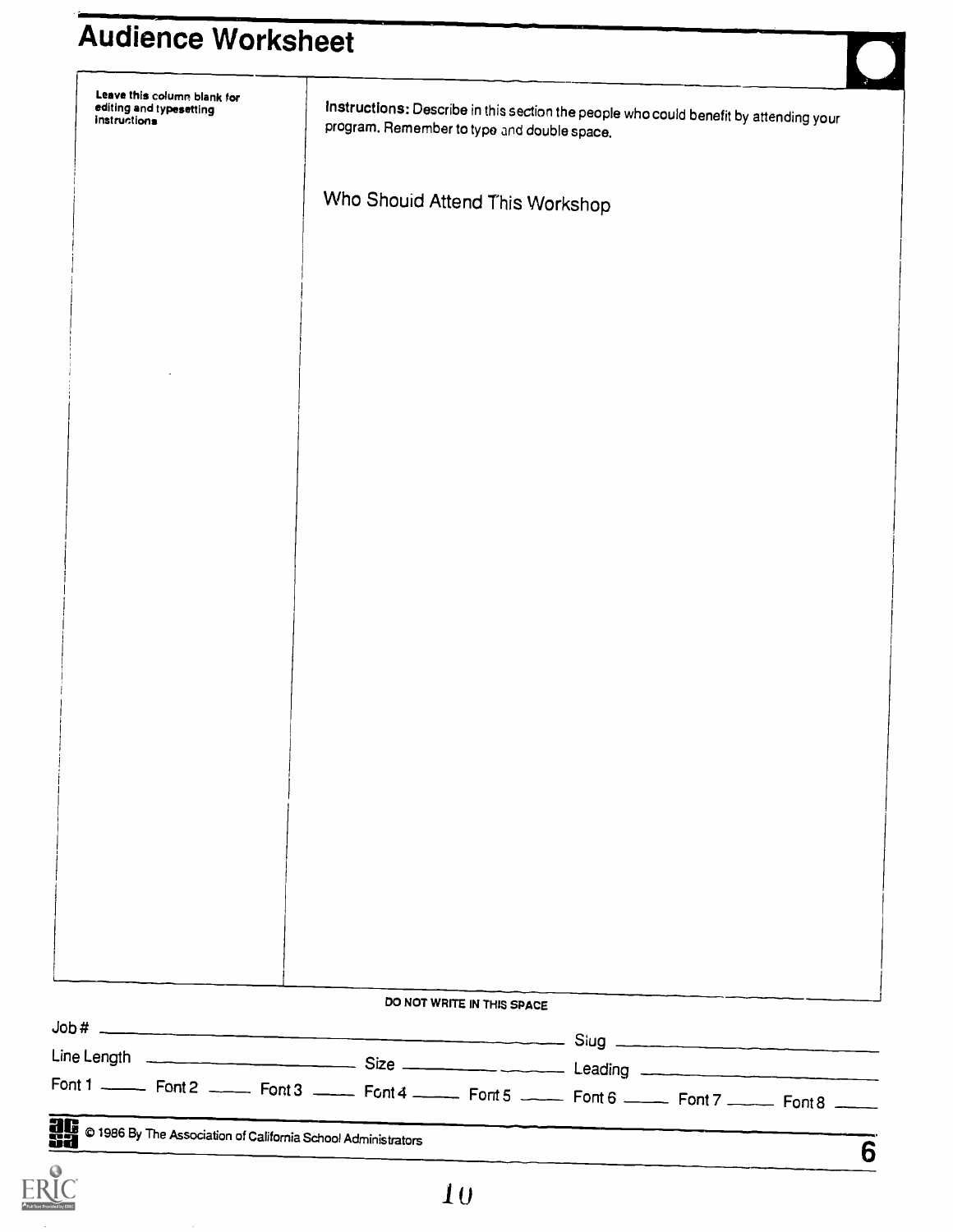### Making Your Top Names Tops

### El Overview

Good conference planners position their keynote and general session speakers.<br>That means the speakers are chosen to meet a certain need, to speak a certain way,<br>to address a certain topic, or to attract a particular audien

### 2 Instructions

- 1. Check the appropriate lines on Part 1 (page 8).
- 2. Determene specific content of the speech on part 2 (page 9).
- 3. Outline relevant credentials of the speaker on part 3 (page 10).<sup>\*</sup>

\*Remember to ask for pictures of your speaker and refer to the section on photographs on page 17.



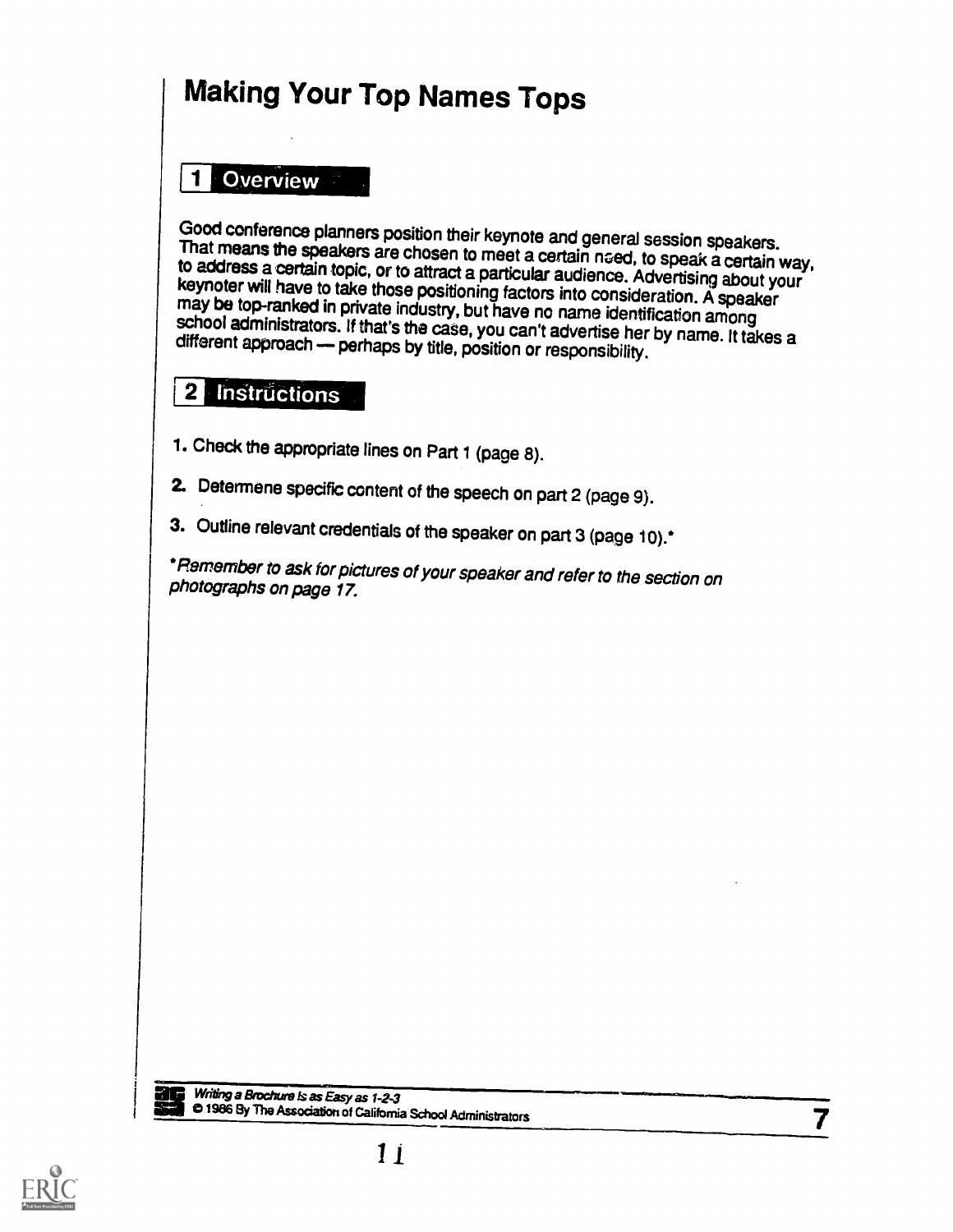# Keynoter Worksheet / Part 1

| Leave this column blank for<br>editing and typesetting<br>instructions | Keynoter Activity - Part 1                                                                                                                                                                                                                                                                                                                                                                                                        |
|------------------------------------------------------------------------|-----------------------------------------------------------------------------------------------------------------------------------------------------------------------------------------------------------------------------------------------------------------------------------------------------------------------------------------------------------------------------------------------------------------------------------|
|                                                                        | Help direct your advertising to the right audience by checking - in the three sections<br>below - the phrases which best describe your speakers. Duplicate this page and fill it<br>out for each general session speaker.                                                                                                                                                                                                         |
|                                                                        | Speaker Name                                                                                                                                                                                                                                                                                                                                                                                                                      |
|                                                                        | Is recognized nationally by general public (Ronald Reagan, Henry Kissinger,<br>Bob Hope).                                                                                                                                                                                                                                                                                                                                         |
|                                                                        | Is recognized statewide by general public (George Deukmejian, Tom Bradley)                                                                                                                                                                                                                                                                                                                                                        |
|                                                                        | Is recognized locally by general public (Roger Hedgecock of San Diego, Dianne<br>Feinstein of San Francisco).                                                                                                                                                                                                                                                                                                                     |
|                                                                        | Is recognized nationally by a special interest group (Lee Iacocca of Chrysler,<br>known by business people; Bill Bennett, secretary of education, known by<br>education establishment).                                                                                                                                                                                                                                           |
|                                                                        | Is recognized statewide by a special interast $\zeta\ll p$ (Bill Honig, state<br>superintendent in California).                                                                                                                                                                                                                                                                                                                   |
|                                                                        | Is recognized locally by special interest group (Tom Payzant, San Diego<br>Schools superintendent).                                                                                                                                                                                                                                                                                                                               |
|                                                                        |                                                                                                                                                                                                                                                                                                                                                                                                                                   |
|                                                                        | The speaker has attained prominence or authority by virtue of:                                                                                                                                                                                                                                                                                                                                                                    |
|                                                                        | Position or job (especially politicians, TV stars and CEOs)                                                                                                                                                                                                                                                                                                                                                                       |
|                                                                        | Ability to speak or motivate (humorous speakers fit here)                                                                                                                                                                                                                                                                                                                                                                         |
|                                                                        | Substantial accomplishments in field (includes vrriters, Nobel laureates).                                                                                                                                                                                                                                                                                                                                                        |
|                                                                        | Circumstances (heroes and those who tell "how fate did it to them")                                                                                                                                                                                                                                                                                                                                                               |
|                                                                        | Being a representative or having a following (Ralph Nader could fit here as a<br>representative of consumerism.                                                                                                                                                                                                                                                                                                                   |
|                                                                        |                                                                                                                                                                                                                                                                                                                                                                                                                                   |
|                                                                        |                                                                                                                                                                                                                                                                                                                                                                                                                                   |
|                                                                        | DO NOT WRITE IN THIS SPACE                                                                                                                                                                                                                                                                                                                                                                                                        |
|                                                                        | $\frac{1}{\sqrt{1-\frac{1}{\sqrt{1-\frac{1}{\sqrt{1-\frac{1}{\sqrt{1-\frac{1}{\sqrt{1-\frac{1}{\sqrt{1-\frac{1}{\sqrt{1-\frac{1}{\sqrt{1-\frac{1}{\sqrt{1-\frac{1}{\sqrt{1-\frac{1}{\sqrt{1-\frac{1}{\sqrt{1-\frac{1}{\sqrt{1-\frac{1}{\sqrt{1-\frac{1}{\sqrt{1-\frac{1}{\sqrt{1-\frac{1}{\sqrt{1-\frac{1}{\sqrt{1-\frac{1}{\sqrt{1-\frac{1}{\sqrt{1-\frac{1}{\sqrt{1-\frac{1}{\sqrt{1-\frac{1}{\sqrt{1-\frac{1}{\sqrt{1-\frac{1$ |
|                                                                        | Font 1 _________ Font 2 ________ Font 3 _______ Font 5 _______ Font 6 _______ Font 7 ________ Font 8 ______                                                                                                                                                                                                                                                                                                                       |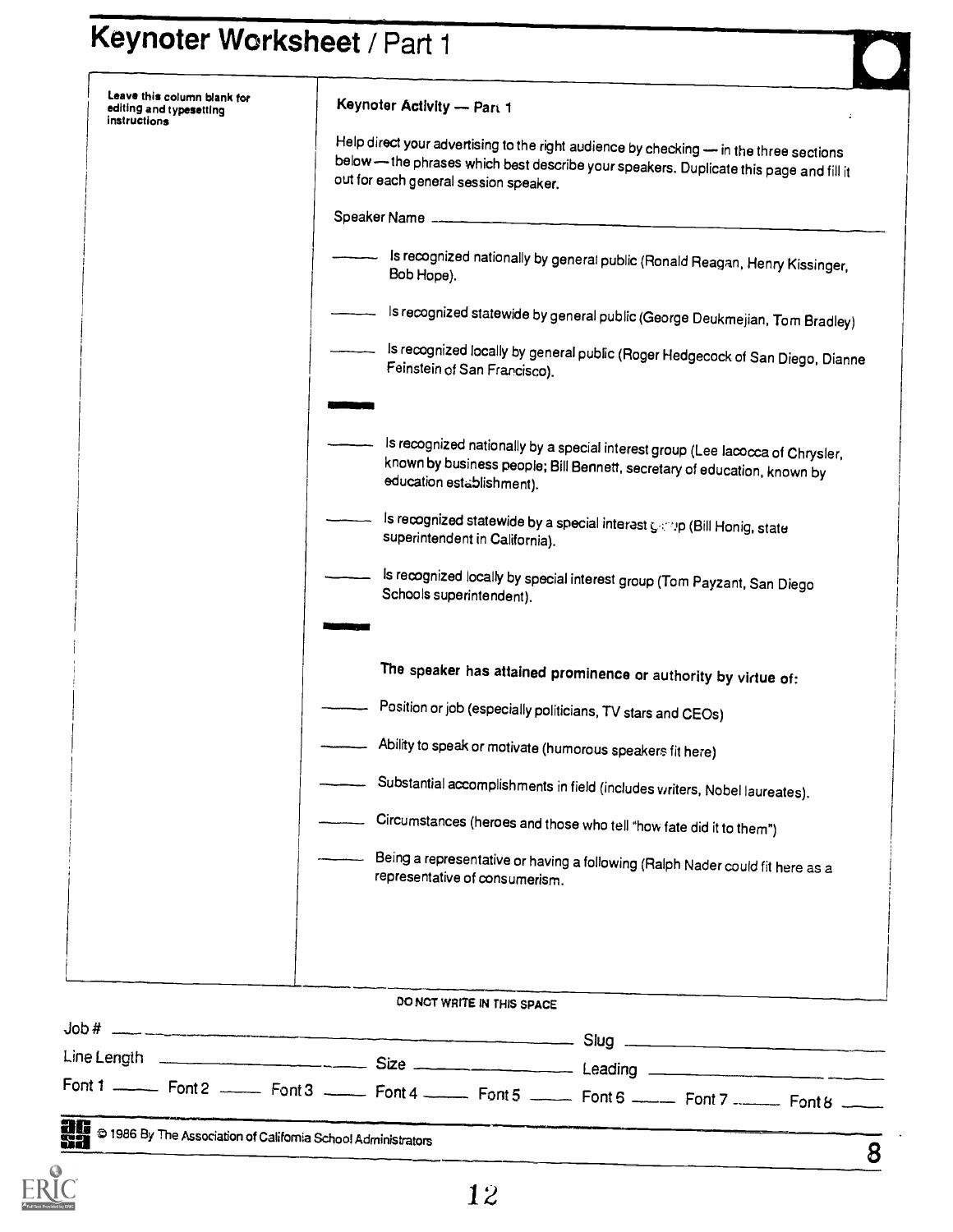# Keynoter Worksheet / Part 2

|                                                |                  | DO NOT WRITE IN THIS SPACE                                                                                                                                                                                                                                                                                                                                                                                                                                                                               |  |  |
|------------------------------------------------|------------------|----------------------------------------------------------------------------------------------------------------------------------------------------------------------------------------------------------------------------------------------------------------------------------------------------------------------------------------------------------------------------------------------------------------------------------------------------------------------------------------------------------|--|--|
|                                                | 10.              |                                                                                                                                                                                                                                                                                                                                                                                                                                                                                                          |  |  |
|                                                |                  |                                                                                                                                                                                                                                                                                                                                                                                                                                                                                                          |  |  |
|                                                | 9.               |                                                                                                                                                                                                                                                                                                                                                                                                                                                                                                          |  |  |
|                                                | 8.               |                                                                                                                                                                                                                                                                                                                                                                                                                                                                                                          |  |  |
|                                                | $\overline{7}$ . |                                                                                                                                                                                                                                                                                                                                                                                                                                                                                                          |  |  |
|                                                | 6.               |                                                                                                                                                                                                                                                                                                                                                                                                                                                                                                          |  |  |
|                                                | 5.               |                                                                                                                                                                                                                                                                                                                                                                                                                                                                                                          |  |  |
|                                                | 4.               |                                                                                                                                                                                                                                                                                                                                                                                                                                                                                                          |  |  |
|                                                | 3.               |                                                                                                                                                                                                                                                                                                                                                                                                                                                                                                          |  |  |
|                                                | 2.               |                                                                                                                                                                                                                                                                                                                                                                                                                                                                                                          |  |  |
|                                                | $\mathbf{1}$ .   |                                                                                                                                                                                                                                                                                                                                                                                                                                                                                                          |  |  |
| editing and typesetting<br><b>Instructions</b> |                  | Instructions: Outline the credentials of your keynote speaker that particularly relate<br>to your audience and your speaker's topic. Start each line with a verb. For example,<br>besides telling people that Albert Shanker is tho president of the American Federation of<br>Teachers, you might also say that he "advocates a unique voucher system for schools"<br>and that he "recently debated the National Education Association over entrance tests<br>for new teachers." Type and double space. |  |  |

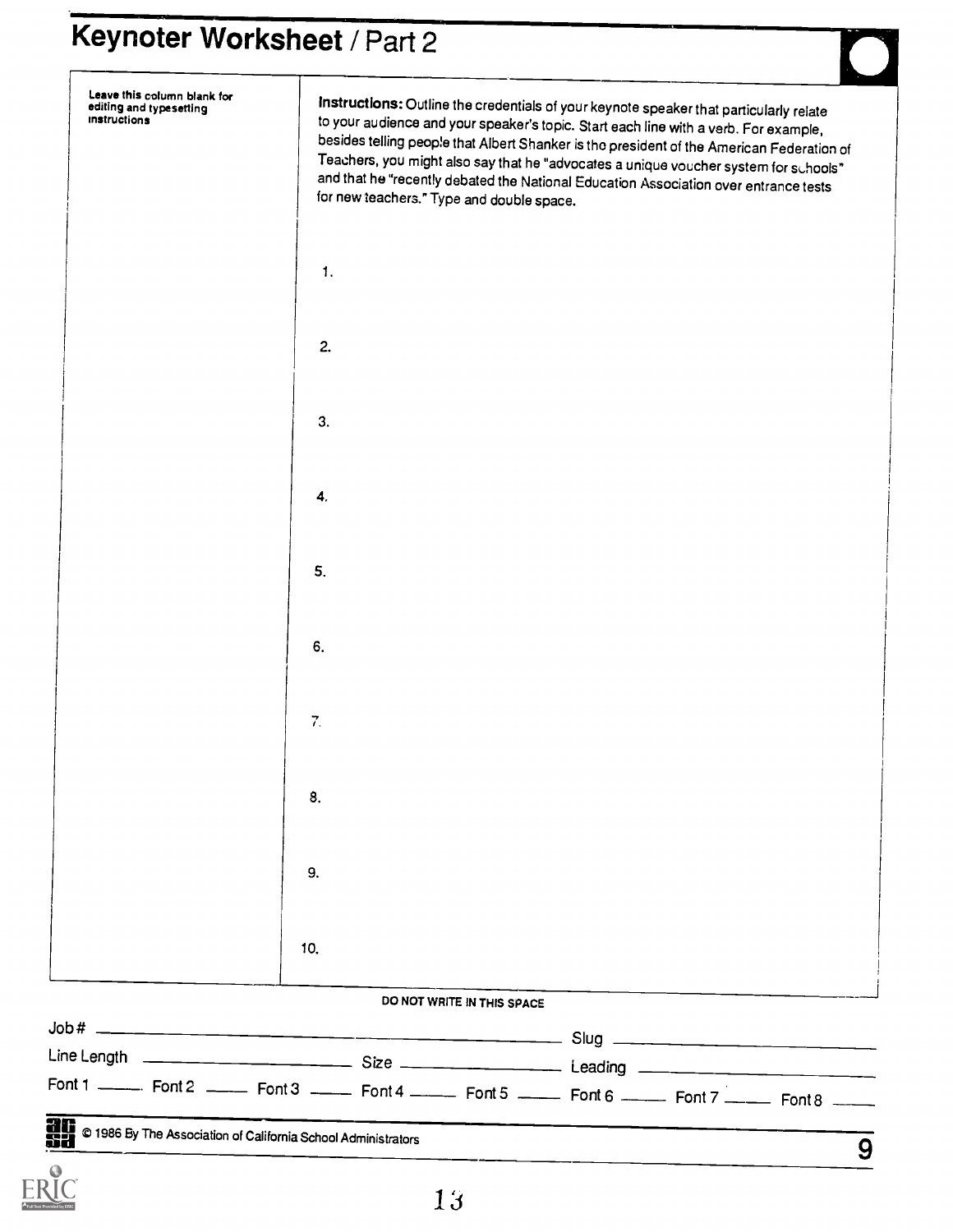Leave thls column blank for editing and typesetting instructions

#### Keynoter Activity - Part 3

Instructions: Outline what points the speaker will get across. That may be hard if your speaker is a comedian or a motivational speaker. But give it a try. Begin each sentence with an action verb. Type and double space.

| DO NOT WRITE IN THIS SPACE |                                                                                                                      |
|----------------------------|----------------------------------------------------------------------------------------------------------------------|
|                            |                                                                                                                      |
|                            |                                                                                                                      |
|                            | Font 1 ________ Font 2 _______ Font 3 _______ Font 4 _______ Font 5 ______ Font 6 ______ Font 7 _______ Font 8 _____ |

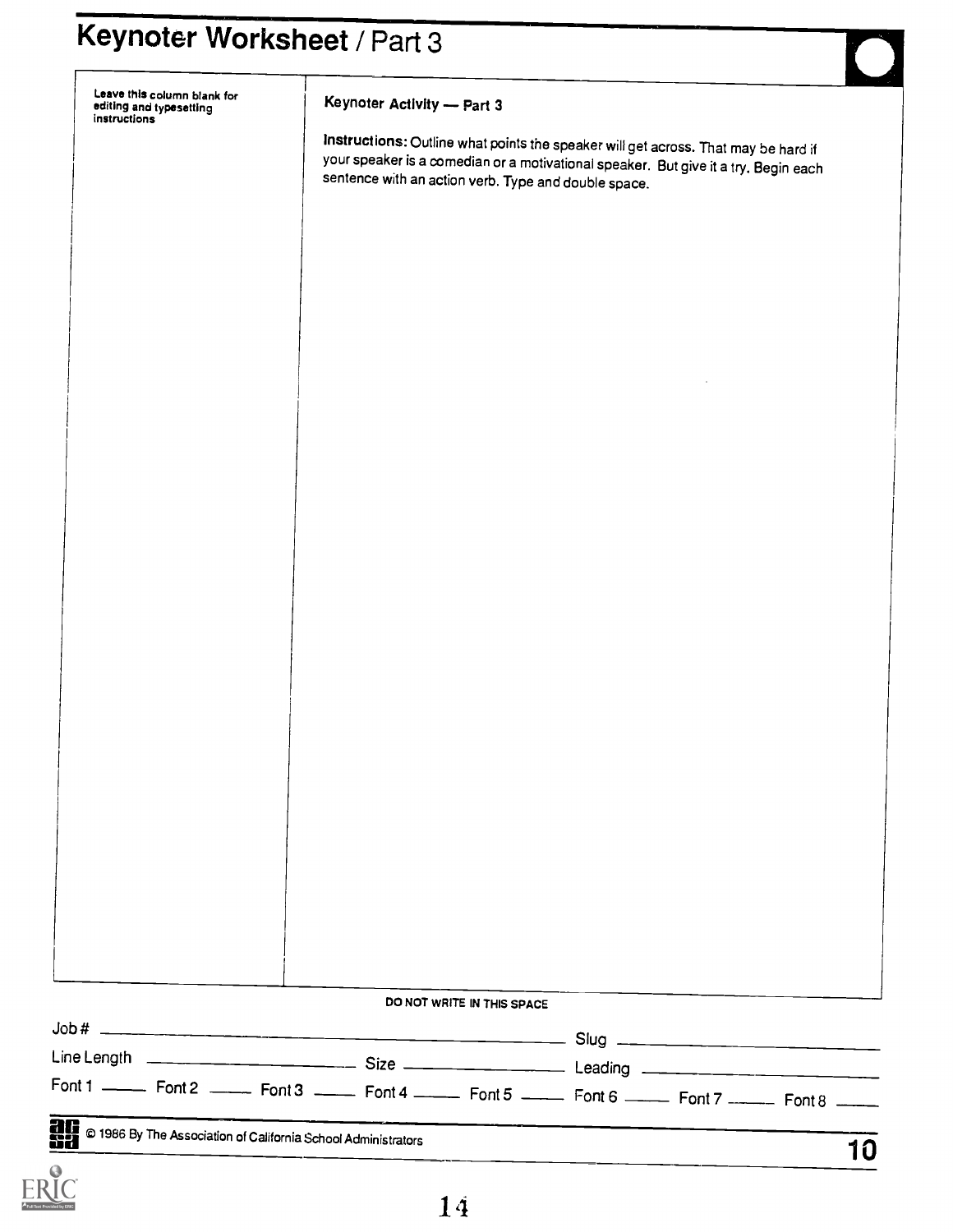### Small Sessions

#### **Overview** 1

Here's where the real substance of your conference will be found -- in the small<br>sessions and workshops. One-paragraphy descriptions of theses sessions and workshops. One-paragrapit descriptions of these sessions will not sufficiently convince the wary reader. Your descriptions should be as substantive as your workshops themselves. If you require detailed descrip because presenters will have to prepare. Tell people what they can expect to learn.

#### $\mathbf{2}$ **Instructions**

In this exercise the keys are to:

1. Start with a quick overview paragraph.

2. State other objectives in a list, starting each line with an action verb. (that means you cannot use words like these: be, have, am, were, are, is, will, been.)

3. Be specific. (You will not just be a "better manager;" you will "learn how to build a zero-based budget," and "how to write a convincing letter to a legislator.")

### **Examples**

#### What You'll Learn

At this seminar you'll learn how management

Save time and money on newsletter production without sacrificing quality.

• Upgrade and update your<br>newsletter without throwing out<br>"Theories of motivation" your present format.

Start a new newsletter, choose a name, develop copy, design a format.

Make your newsletter more readable by understanding how people read.

Your role as manager<br>• The role and function of management Sources of managerial power How to motivate employees - Returning to basics - under-

standing human nature and the different reasons why people work. Theory  $X$  and Theory  $Y$ ... the need to achieve .. . level of motivation . .. satisfaction vs. dissatisfaction. **Improving the motivation** environment . . . Job Enlargement . . . Job Enrichment . . . Participatory Management

Writing a Brochure is as Easy as 1-2-3 **comparisons** C 1986 By The Association of California School Administrators 11

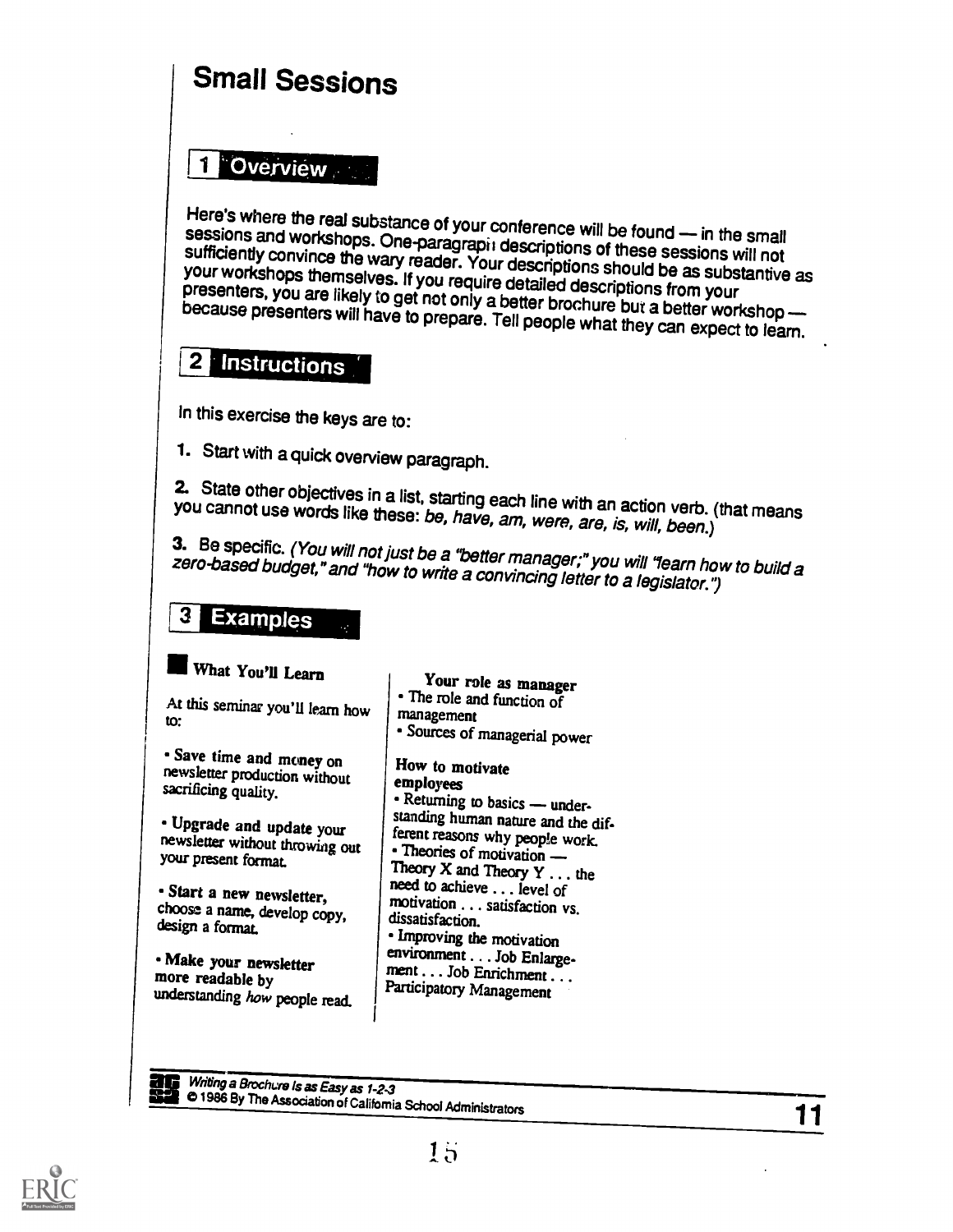### Small Session Content Worksheet

| Font 1 _________ Font 2 ________ Font 3 _______ Font 5 _______ Font 6 _______ Font 7 _______ Font 8 ______ |                                                                                                    |                            |  |                                                                                             |  |
|------------------------------------------------------------------------------------------------------------|----------------------------------------------------------------------------------------------------|----------------------------|--|---------------------------------------------------------------------------------------------|--|
|                                                                                                            |                                                                                                    |                            |  |                                                                                             |  |
|                                                                                                            |                                                                                                    | DO NOT WRITE IN THIS SPACE |  |                                                                                             |  |
|                                                                                                            |                                                                                                    |                            |  |                                                                                             |  |
|                                                                                                            |                                                                                                    |                            |  |                                                                                             |  |
|                                                                                                            |                                                                                                    |                            |  |                                                                                             |  |
|                                                                                                            |                                                                                                    |                            |  |                                                                                             |  |
|                                                                                                            |                                                                                                    |                            |  |                                                                                             |  |
|                                                                                                            |                                                                                                    |                            |  |                                                                                             |  |
|                                                                                                            |                                                                                                    |                            |  |                                                                                             |  |
|                                                                                                            |                                                                                                    |                            |  |                                                                                             |  |
|                                                                                                            |                                                                                                    |                            |  |                                                                                             |  |
|                                                                                                            | In this session you will learn:                                                                    |                            |  |                                                                                             |  |
|                                                                                                            |                                                                                                    |                            |  |                                                                                             |  |
|                                                                                                            |                                                                                                    |                            |  |                                                                                             |  |
|                                                                                                            | Descriptive overview:                                                                              |                            |  |                                                                                             |  |
|                                                                                                            |                                                                                                    |                            |  |                                                                                             |  |
|                                                                                                            | Presenter's name and title:                                                                        |                            |  |                                                                                             |  |
|                                                                                                            |                                                                                                    |                            |  |                                                                                             |  |
|                                                                                                            | Seminar name:                                                                                      |                            |  |                                                                                             |  |
| editing and typesetting<br>instructions                                                                    | Instructions: Give a brief overview of your small session. Then list specifically what a<br>space. |                            |  | participant will learn in the session. Start each item with an action verb. Type and double |  |

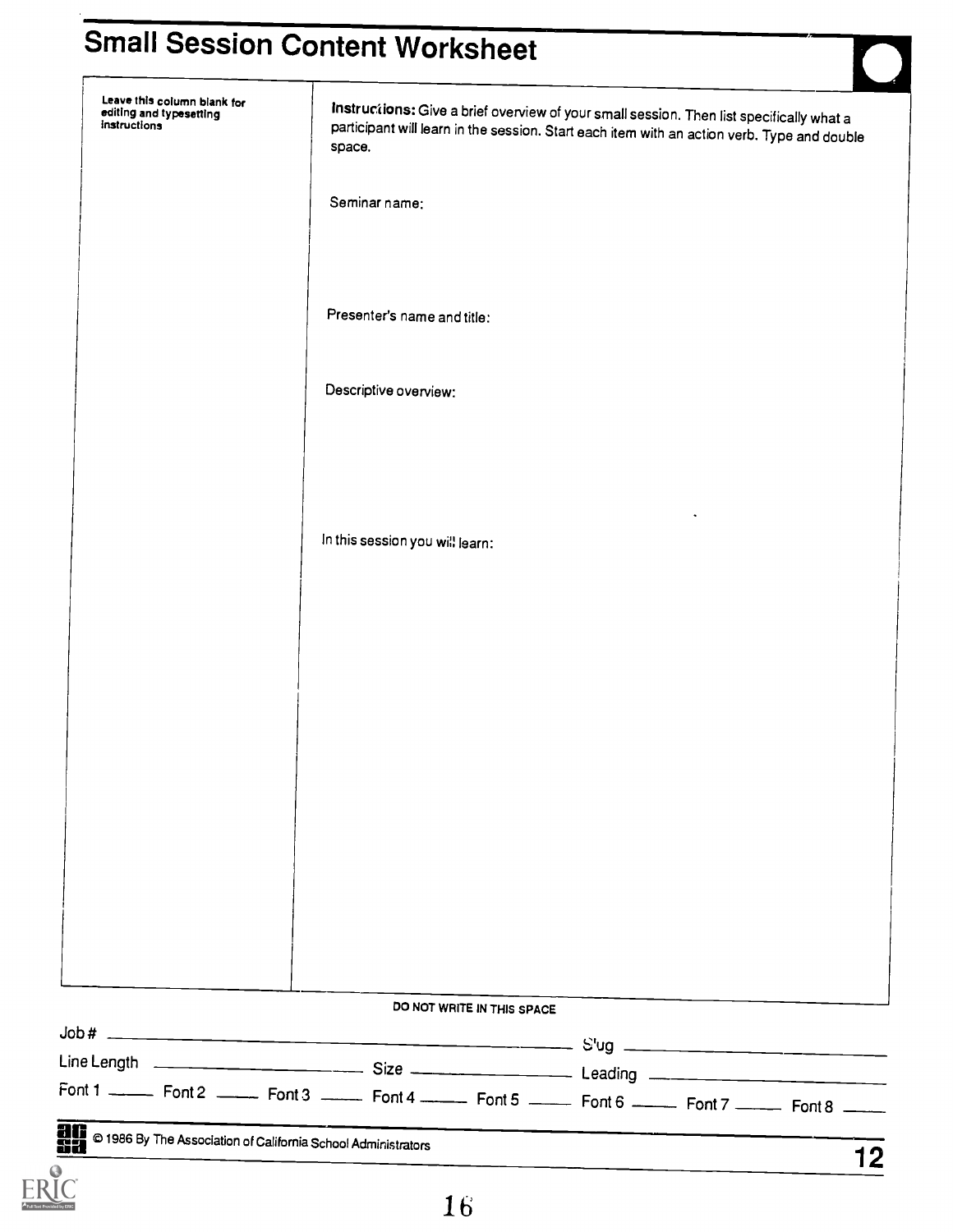### Biographies Not Obituaries

#### **Overview** 1

Presenters have to be authorities, experts and leaders. In addition, they have to have a story to tell. Would you pay \$250 to hear your neighbor gab about his work?<br>Probably not. So . . .

### 2 Instructions

1. Build a case for your presenter's expertise. The fact that she is a superintendent or that he is a principal is not enough.

2. Point out those qualifications that *relate* to the audience and the presentation.<br>Remember you are not writing an obituary. You don't need to tell age and<br>hometown. A person's college education is not much of a draw, s

3. Use specific words and numbers, not "many years of experience," and not "award winner." Instead, say "32 years as a principal" and winner of the "Mott<br>Foundation Award for Contributions to Community Education."

#### **3 Examples**

IIJon S. Dobler, principal of Loma Linda Preparatory School, has: Raised \$10,000 for his school from community partnerships. • Written 14 grant proposals that netted his district \$4.2 million.

• Served as a trustee for Capital Savings, • 14 years experience as a site

administrator. Won the Toastmaster's Award

for Best Impromptu Speaking in<br>California.

Writing a Brochure Is as Eary 95 1-2-3

I Jim Rosenfield knows direct marketing . . . and how to teach it to others.

There are only a handful of marketers in the United States whose knowledge and expertise in direct marketing equals Jim Rosenfield's. But none can match Rosenfield's ability to entertain, stimulate and, more importantly, educate his audience.

sometimes whimsical (he has been known to use props ranging from a huge fishbowl of fortune cookies to an angel's costume with halo, wings and magic wand in order to make a point), Rosenfield's involving presentation style has made him one of the most sought-after

speakers in the direct marketing industry.

Sometimes serious and Direct Marketing Group, Inc., in A frequent lecturer and writer on direct marketing topics, Jim Rosenfield is President of San Diego-based Buchanan/Vinson/Rosenfield Direct, one of the leading independent direct marketing agencies in the United States. He was previously Director of Western Operations for The New York, the nation's largest vertically integrated direct marketing company.

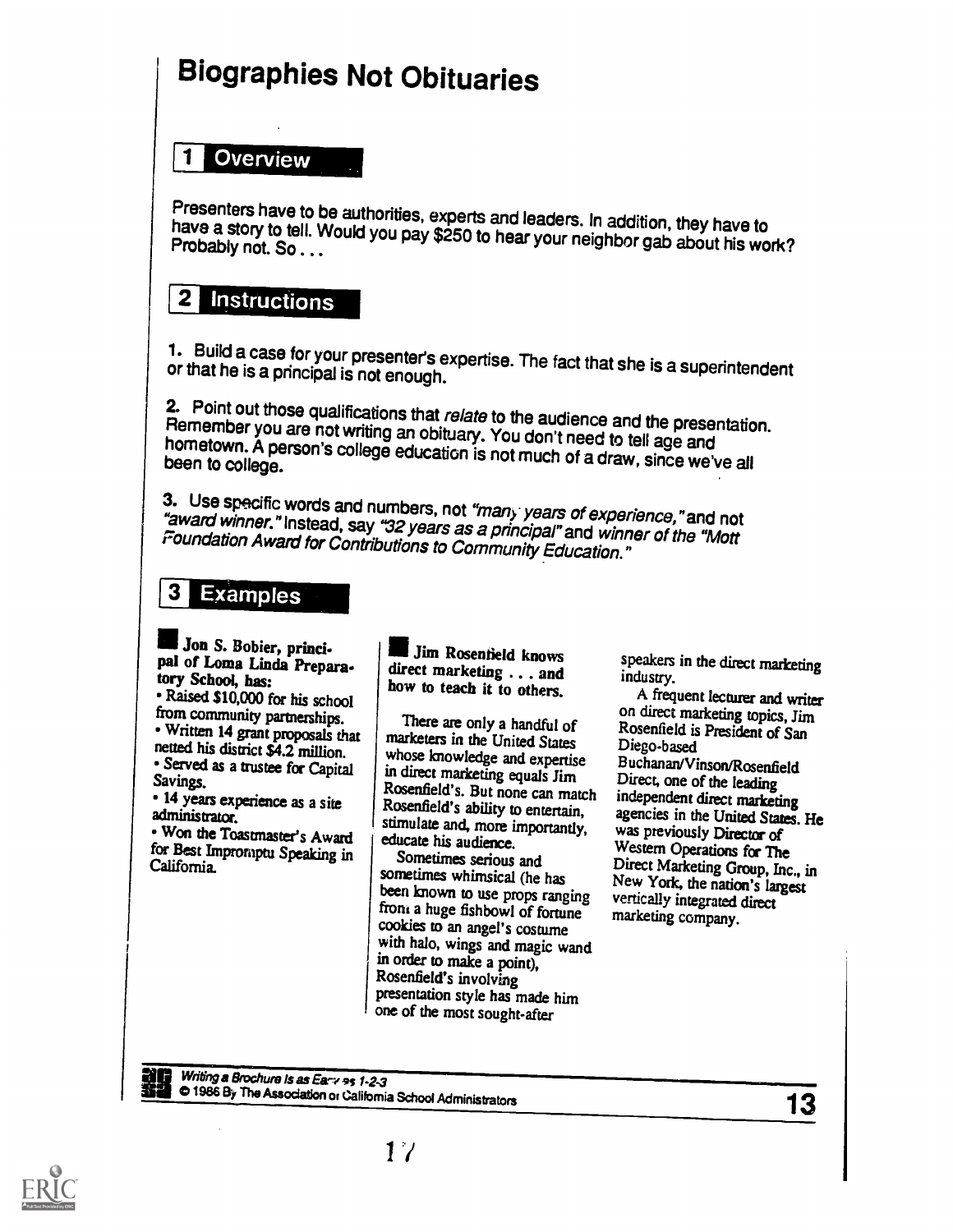### Biography Worksheet

| Leave this column blank for<br>editing and typesetting<br>instructions                                         |  |                            | Instructions: The fact that a person is a superintendent or principal fails to sell your<br>program. On this sheet, spell out the qualifications that relate specifically to the<br>presentation. Start each new item with an action verb. Type and double space. |  |
|----------------------------------------------------------------------------------------------------------------|--|----------------------------|-------------------------------------------------------------------------------------------------------------------------------------------------------------------------------------------------------------------------------------------------------------------|--|
|                                                                                                                |  |                            |                                                                                                                                                                                                                                                                   |  |
|                                                                                                                |  |                            |                                                                                                                                                                                                                                                                   |  |
|                                                                                                                |  |                            |                                                                                                                                                                                                                                                                   |  |
|                                                                                                                |  |                            |                                                                                                                                                                                                                                                                   |  |
|                                                                                                                |  |                            |                                                                                                                                                                                                                                                                   |  |
|                                                                                                                |  |                            |                                                                                                                                                                                                                                                                   |  |
|                                                                                                                |  |                            |                                                                                                                                                                                                                                                                   |  |
|                                                                                                                |  |                            |                                                                                                                                                                                                                                                                   |  |
|                                                                                                                |  |                            |                                                                                                                                                                                                                                                                   |  |
|                                                                                                                |  |                            |                                                                                                                                                                                                                                                                   |  |
|                                                                                                                |  |                            |                                                                                                                                                                                                                                                                   |  |
|                                                                                                                |  |                            |                                                                                                                                                                                                                                                                   |  |
|                                                                                                                |  |                            |                                                                                                                                                                                                                                                                   |  |
|                                                                                                                |  |                            |                                                                                                                                                                                                                                                                   |  |
|                                                                                                                |  |                            |                                                                                                                                                                                                                                                                   |  |
|                                                                                                                |  |                            |                                                                                                                                                                                                                                                                   |  |
|                                                                                                                |  | DO NOT WRITE IN THIS SPACE |                                                                                                                                                                                                                                                                   |  |
|                                                                                                                |  |                            |                                                                                                                                                                                                                                                                   |  |
|                                                                                                                |  |                            |                                                                                                                                                                                                                                                                   |  |
| Font 1 ______ Font 2 ______ Font 3 ______ Font 4 _______ Font 5 ______ Font 6 ______ Font 7 ______ Font 8 ____ |  |                            |                                                                                                                                                                                                                                                                   |  |

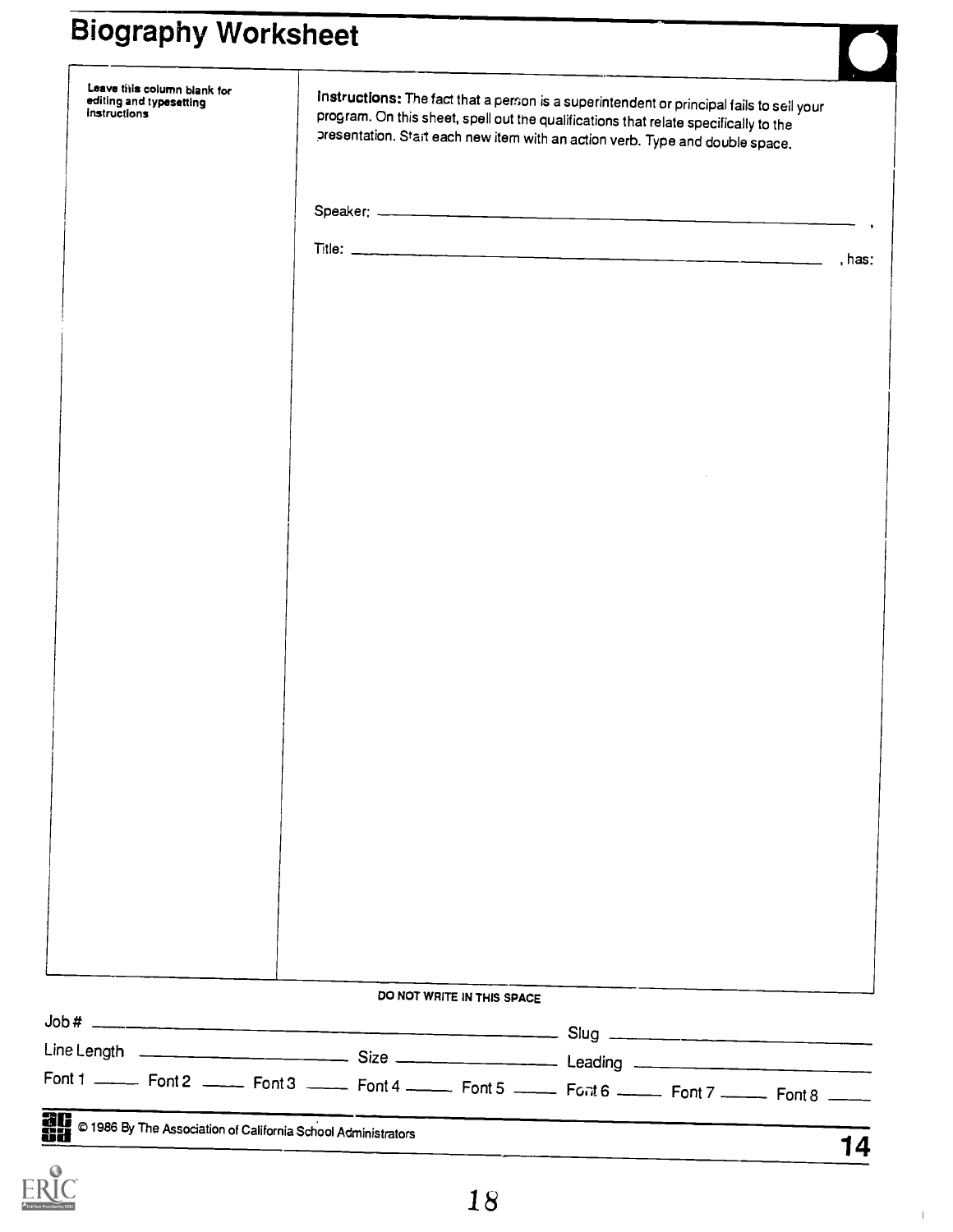### Testimonials Add Credibility to Your Claims

#### El Overview

Testimonials and endorsements are most effective when they come from peers. You don't need famous people and stars to give you endorsements. Too many people remember the famous person, not the message. Do, however, use peo

### $2$  instructions

1.A testimonial must be true, and it must be written by the person whose name is<br>attached to it.

2. It must use short sentences that show how the program previously delivered what you are now promising. But avoid overstatement. (This is vague and overstated: "Fantastic. I never learned so much.")

3. Use testimonials from people who hold positions similar to those of your prospective audience.

#### **3 Examples**

#### "One of the most comprehensive and wellpresented programs I've ever attended." Manager for 3 weeks!

Albert F. Kaba, An/Graphics Supervisor Miller Freeman Publications

# informative."

Michael Austin, Art Director, Car Craft

#### Just-In-Time training for the New or Prospective Manager:

"I really enjoyed the program - and it was great timing for me because I had only been a Sales

"Well-presented and highly styles and appraisals. In fact, all of the subject<br>informative." and the project session and the project session informative." This course taught me howto set goals for employees, and how to evaluate performance. The practical, particularly the section on leadership covered were interesting and the project sessions

> "Would I recommend this meeting to others? Yes! All in all, it was an excellent introduction to management." GA. Vander Vorste, Regional Manager,<br>Streeter Amet Division Mangood Corp., Pittsburgh, PA

Writing a Brochure is as Easy as 1-2-3  $\bullet$  1986 By The Association of California School Administrators 15

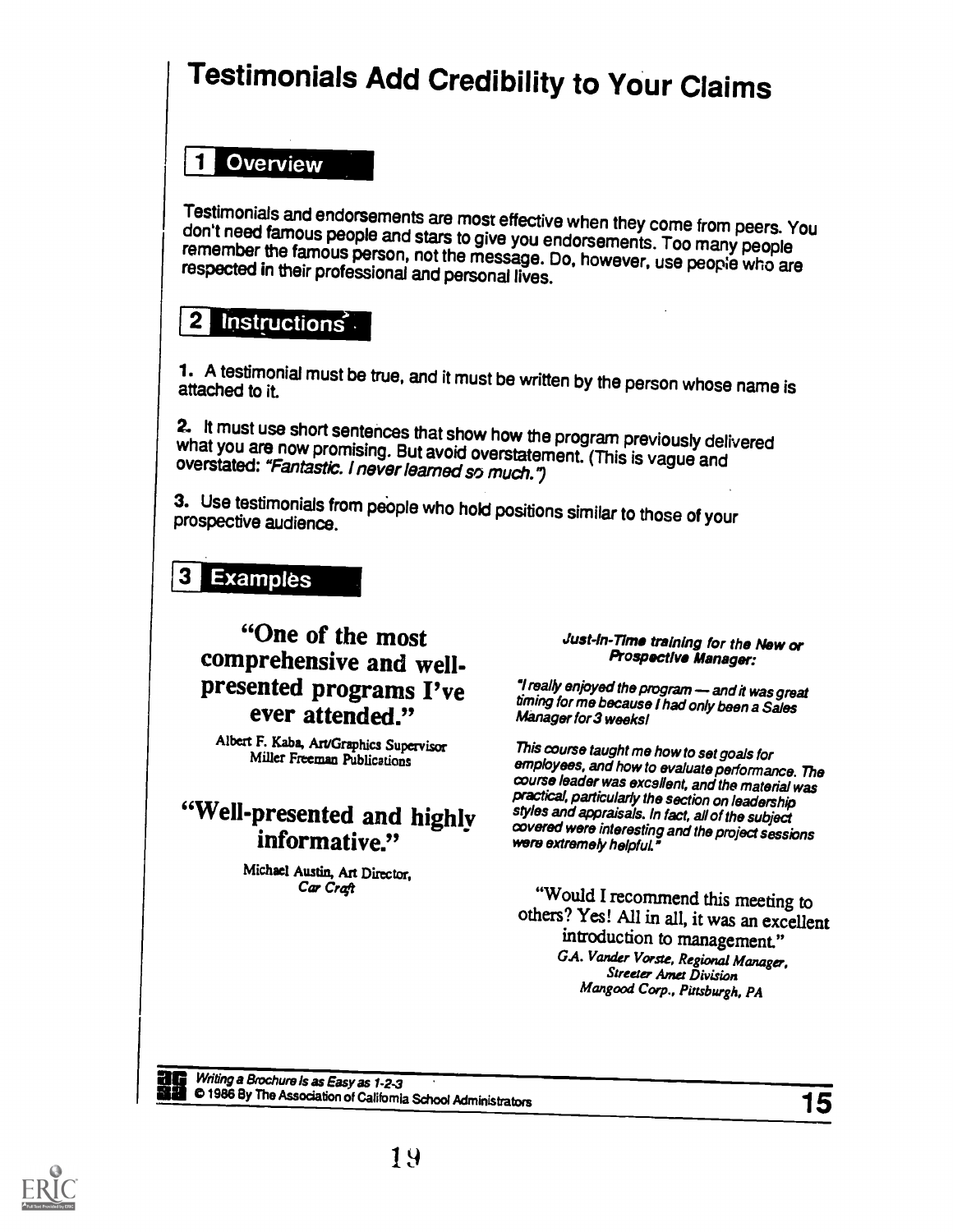| Leave this column blank for<br>editing and typesetting                                                     | Instructions: Write testimonials on this page Type and double space. |  |  |
|------------------------------------------------------------------------------------------------------------|----------------------------------------------------------------------|--|--|
|                                                                                                            |                                                                      |  |  |
|                                                                                                            |                                                                      |  |  |
|                                                                                                            |                                                                      |  |  |
|                                                                                                            |                                                                      |  |  |
|                                                                                                            |                                                                      |  |  |
|                                                                                                            |                                                                      |  |  |
|                                                                                                            |                                                                      |  |  |
|                                                                                                            |                                                                      |  |  |
|                                                                                                            |                                                                      |  |  |
|                                                                                                            |                                                                      |  |  |
|                                                                                                            |                                                                      |  |  |
|                                                                                                            |                                                                      |  |  |
|                                                                                                            |                                                                      |  |  |
|                                                                                                            |                                                                      |  |  |
|                                                                                                            |                                                                      |  |  |
|                                                                                                            |                                                                      |  |  |
|                                                                                                            |                                                                      |  |  |
|                                                                                                            |                                                                      |  |  |
|                                                                                                            |                                                                      |  |  |
|                                                                                                            |                                                                      |  |  |
|                                                                                                            |                                                                      |  |  |
|                                                                                                            |                                                                      |  |  |
|                                                                                                            |                                                                      |  |  |
|                                                                                                            |                                                                      |  |  |
|                                                                                                            |                                                                      |  |  |
|                                                                                                            |                                                                      |  |  |
|                                                                                                            |                                                                      |  |  |
|                                                                                                            |                                                                      |  |  |
|                                                                                                            | DO NOT WRITE IN THIS SPACE                                           |  |  |
|                                                                                                            |                                                                      |  |  |
|                                                                                                            |                                                                      |  |  |
| Font 1 _________ Font 2 ________ Font 3 _______ Font 5 _______ Font 6 _______ Font 7 _______ Font 8 ______ |                                                                      |  |  |

20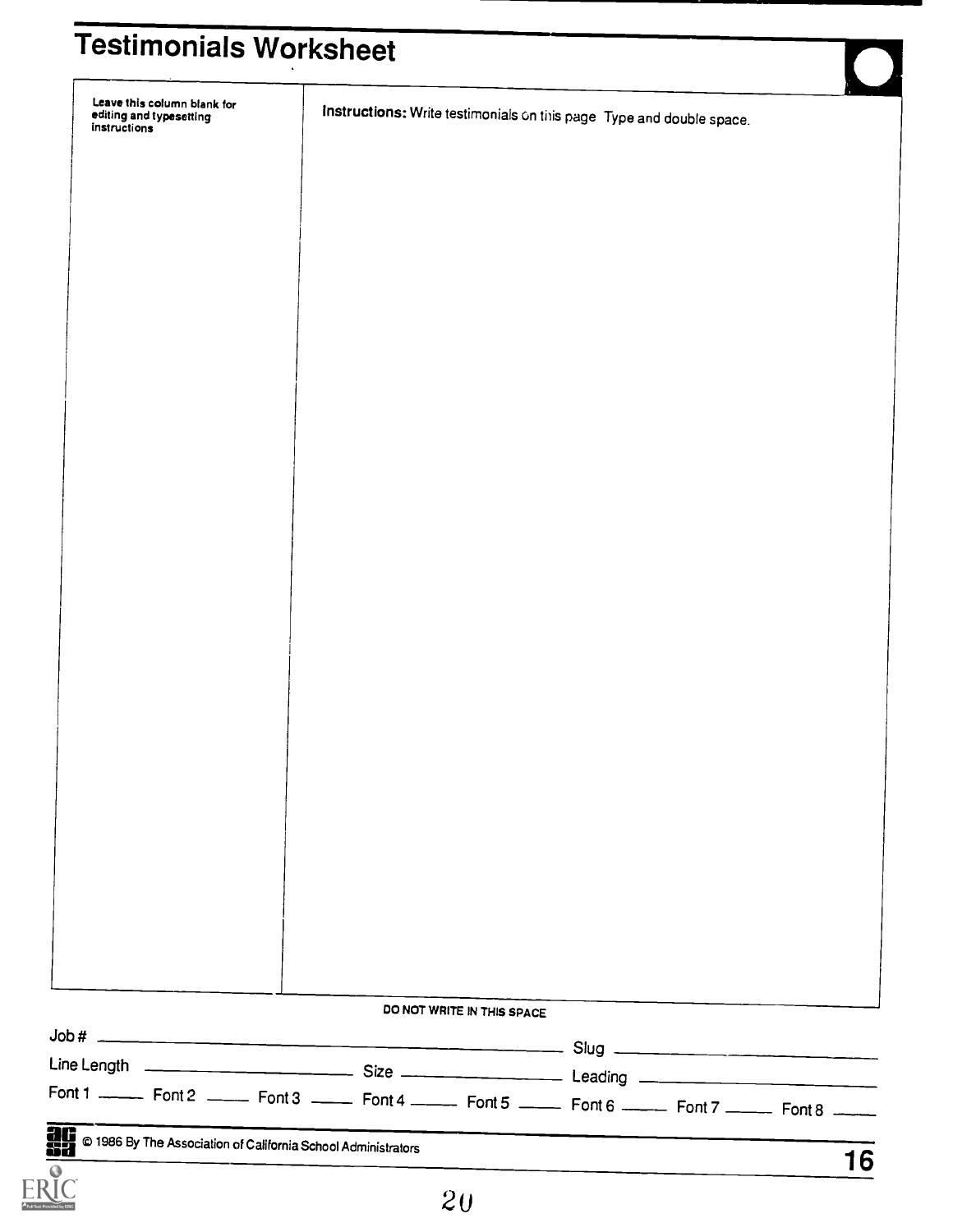### Photographs Grab Attention

#### 1 Overview

Photographs draw attention to themselves. If the photos show peeple doing something, the images are even more effective.

If you want to capture attention, use an action photo and make sure it has a caption to further explain your program. Four times as many people read captions as read body copy in your brochure. Take advantage of that audience.

### 2 Instructions

- 1. Choose close-up action photos in place of mug shots and crowd scenes.
- 2. Make sure the photos are crisp and clear.
- 3. Explain the picture and add descriptive information about your program in the caption.

Now look in your files for some good photos (black and white are best). If you don't have any this year, think about taking some for your next program.

#### 3 Examples $\langle$

"Tom Howard, a principal who attended last year's seminar, takes notes on a program that he went on to implement in his school. He cut truancy rates by 88 percent."

"Bill Rosander, who has attended nine small school district workshops in 10 years, says this is one of the few places he is able to get collegial support because his district is so isolated."

"A confidential employee from Southern California reviews one of the handouts that help participants take home what they learned."

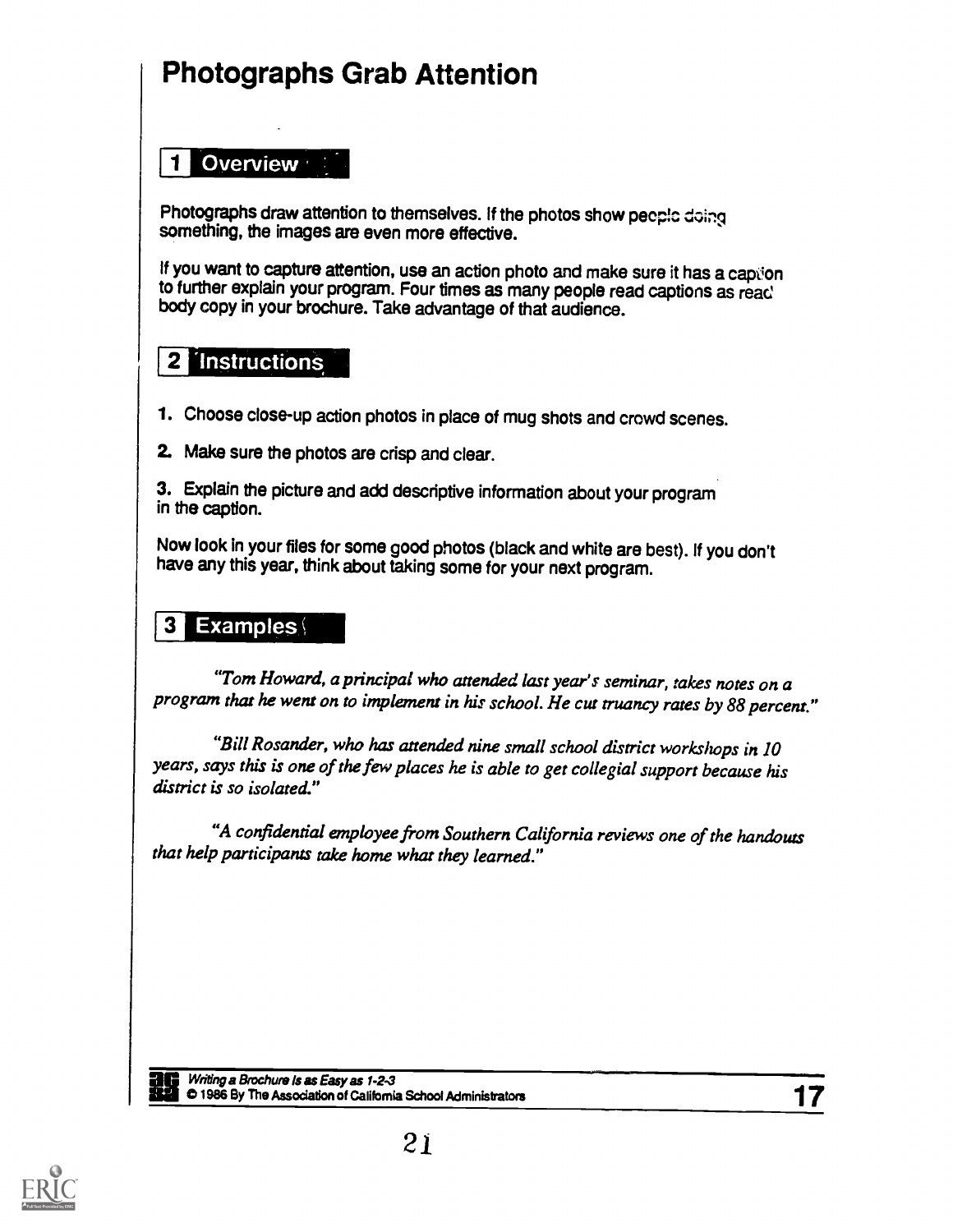# Photograph Caption Worksheet

|        | DO NOT WRITE IN THIS SPACE                                                                                                                                                |  |  |
|--------|---------------------------------------------------------------------------------------------------------------------------------------------------------------------------|--|--|
|        |                                                                                                                                                                           |  |  |
|        |                                                                                                                                                                           |  |  |
|        |                                                                                                                                                                           |  |  |
|        |                                                                                                                                                                           |  |  |
|        |                                                                                                                                                                           |  |  |
|        |                                                                                                                                                                           |  |  |
|        |                                                                                                                                                                           |  |  |
|        |                                                                                                                                                                           |  |  |
|        |                                                                                                                                                                           |  |  |
|        |                                                                                                                                                                           |  |  |
|        |                                                                                                                                                                           |  |  |
| Place  |                                                                                                                                                                           |  |  |
|        |                                                                                                                                                                           |  |  |
|        |                                                                                                                                                                           |  |  |
|        |                                                                                                                                                                           |  |  |
|        |                                                                                                                                                                           |  |  |
| Date   |                                                                                                                                                                           |  |  |
|        |                                                                                                                                                                           |  |  |
|        |                                                                                                                                                                           |  |  |
|        |                                                                                                                                                                           |  |  |
|        |                                                                                                                                                                           |  |  |
| Time   |                                                                                                                                                                           |  |  |
|        |                                                                                                                                                                           |  |  |
|        |                                                                                                                                                                           |  |  |
|        |                                                                                                                                                                           |  |  |
|        |                                                                                                                                                                           |  |  |
| space. | Instructions: Write your captions here. Use the picture caption as an opportunity to<br>point out more personal advantages of your program to the reader. Type and double |  |  |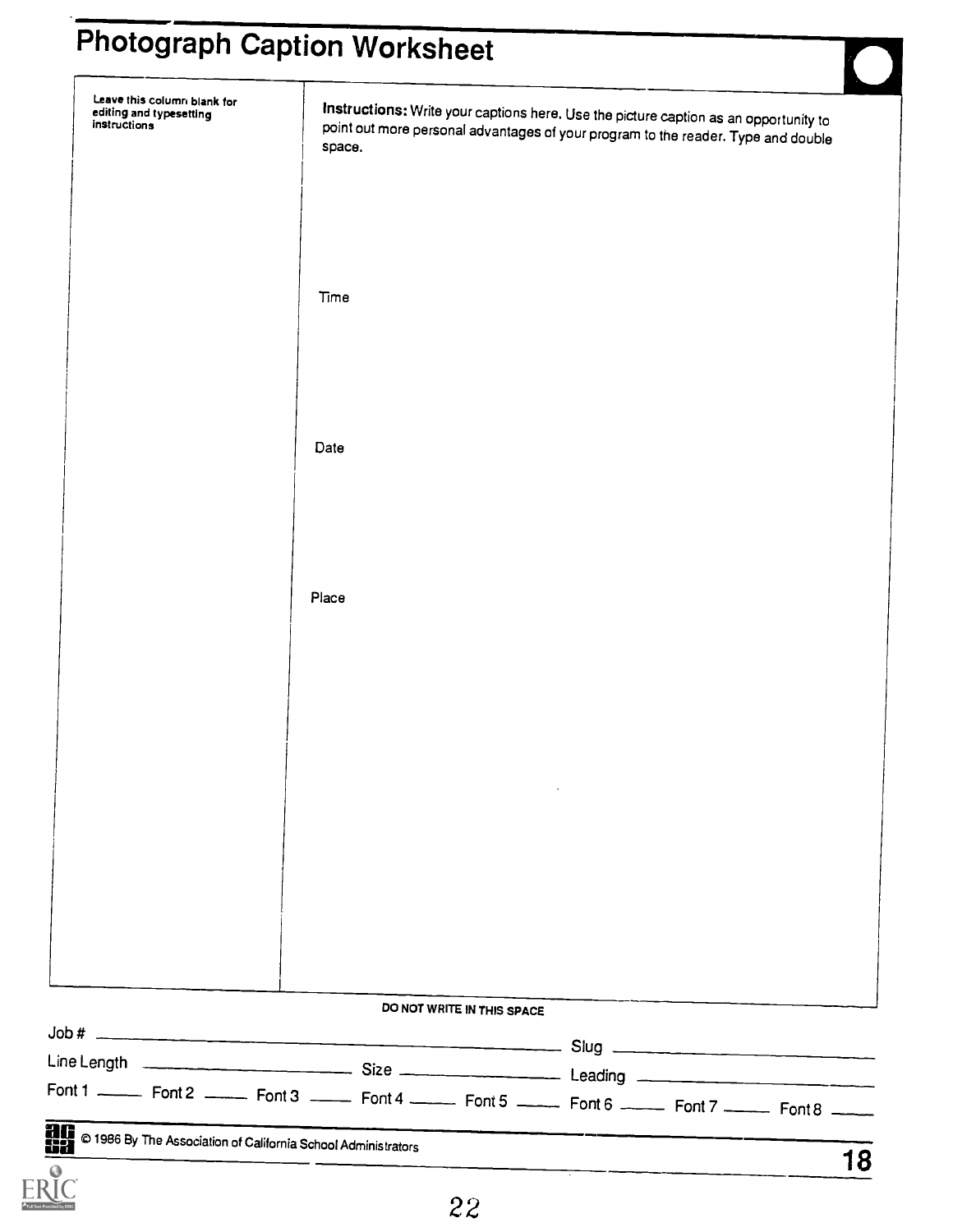### Oh, Those Details!

### El Overview

A host of "essential" — but "essentially" boring — materials must be included in most brochures. Use the checklist on the following worksheets to see that you haven't forgotten anything. Remember to leave a wide left margi

### 2<sup>l</sup>instructions

- 1. Double space everything (even the registration forms).
- 2. Double-check the accuracy of all names and numbers.
- 3. Use short words and no abbreviations.



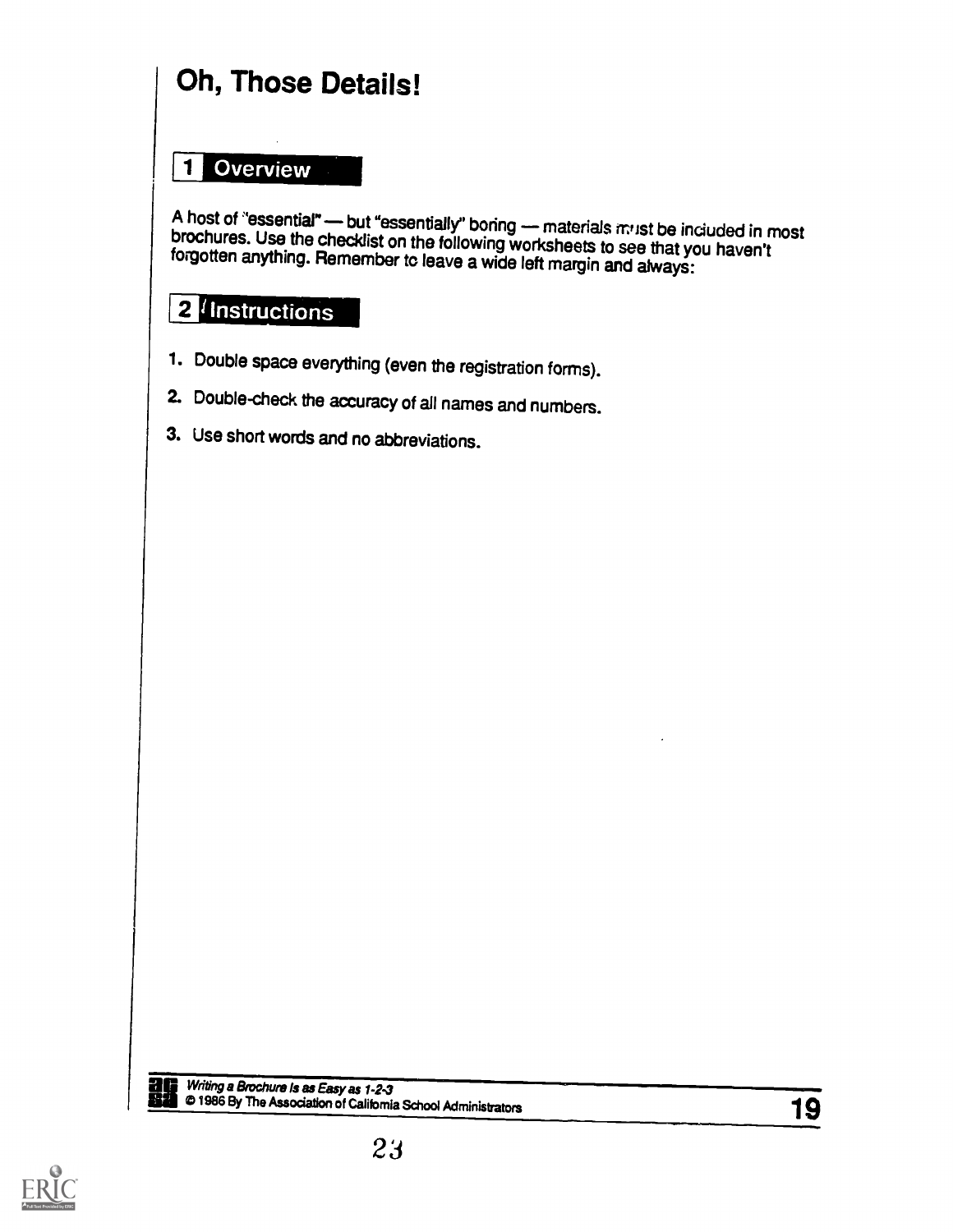| Leave this column blank for<br>editing and typesetting<br>instructions | space.                           | Instructions: If any of these items applies to your workshop, provide the details under<br>the appropriate heading. Use additional sheets of paper if necessary. Type and double |  |
|------------------------------------------------------------------------|----------------------------------|----------------------------------------------------------------------------------------------------------------------------------------------------------------------------------|--|
|                                                                        | $7$ ime                          |                                                                                                                                                                                  |  |
|                                                                        | Date                             |                                                                                                                                                                                  |  |
|                                                                        |                                  |                                                                                                                                                                                  |  |
|                                                                        | Place                            |                                                                                                                                                                                  |  |
|                                                                        | Name                             |                                                                                                                                                                                  |  |
|                                                                        | Address                          |                                                                                                                                                                                  |  |
|                                                                        | City                             |                                                                                                                                                                                  |  |
|                                                                        | -- Discounts                     |                                                                                                                                                                                  |  |
|                                                                        |                                  |                                                                                                                                                                                  |  |
|                                                                        | - Tax deductions                 |                                                                                                                                                                                  |  |
|                                                                        | - Telephone number for inquiries |                                                                                                                                                                                  |  |
|                                                                        | -- College credit                |                                                                                                                                                                                  |  |
|                                                                        | DO NOT WRITE IN THIS SPACE       |                                                                                                                                                                                  |  |
|                                                                        |                                  |                                                                                                                                                                                  |  |
|                                                                        |                                  | Font 1 _________ Font 2 ________ Font 3 ________ Font 5 ________ Font 6 ________ Font 7 ________ Font 8 ______                                                                   |  |
|                                                                        |                                  |                                                                                                                                                                                  |  |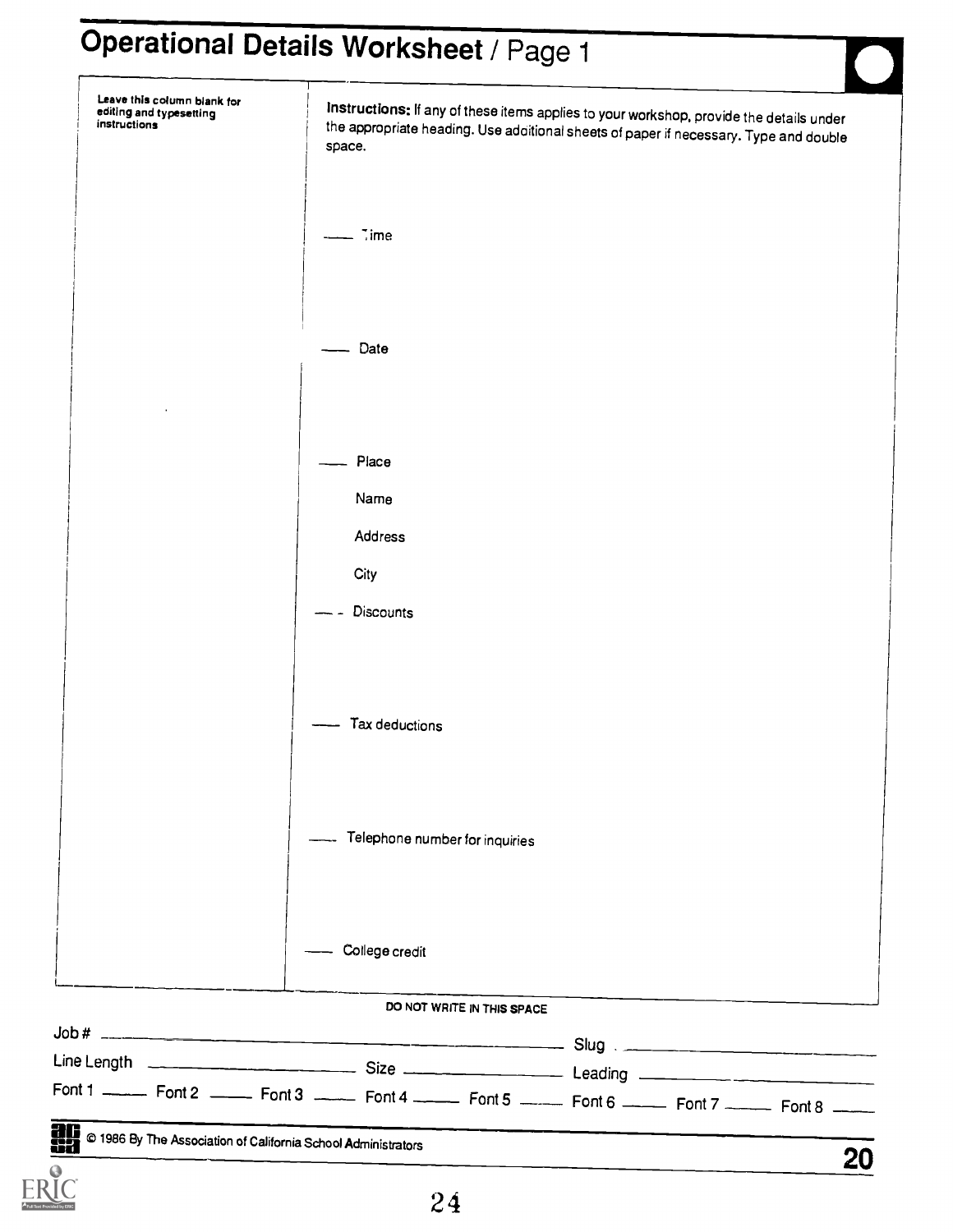| Return address<br>Exhibit information<br>Travel directions<br>Liniousine service<br>Air transportation<br>Conference schedule<br>DO NOT WRITE IN THIS SPACE | Leave this column blank for<br>editing and typesetting<br><i>instructions</i> | Deadlines<br>$\overline{\phantom{a}}$ |  | 原の |
|-------------------------------------------------------------------------------------------------------------------------------------------------------------|-------------------------------------------------------------------------------|---------------------------------------|--|----|
|                                                                                                                                                             |                                                                               |                                       |  |    |
|                                                                                                                                                             |                                                                               |                                       |  |    |
|                                                                                                                                                             |                                                                               |                                       |  |    |
|                                                                                                                                                             |                                                                               |                                       |  |    |
|                                                                                                                                                             |                                                                               |                                       |  |    |
|                                                                                                                                                             |                                                                               |                                       |  |    |
|                                                                                                                                                             |                                                                               |                                       |  |    |
|                                                                                                                                                             |                                                                               |                                       |  |    |
|                                                                                                                                                             |                                                                               |                                       |  |    |
|                                                                                                                                                             |                                                                               |                                       |  |    |
| Font 1 ______ Font 2 ______ Font 3 ______ Font 4 ______ Font 5 ______ Font 6 ______ Font 7 ______ Font 8 _____                                              |                                                                               |                                       |  |    |
| © 1986 By The Association of California School Administrators                                                                                               | ag<br>88                                                                      |                                       |  | 21 |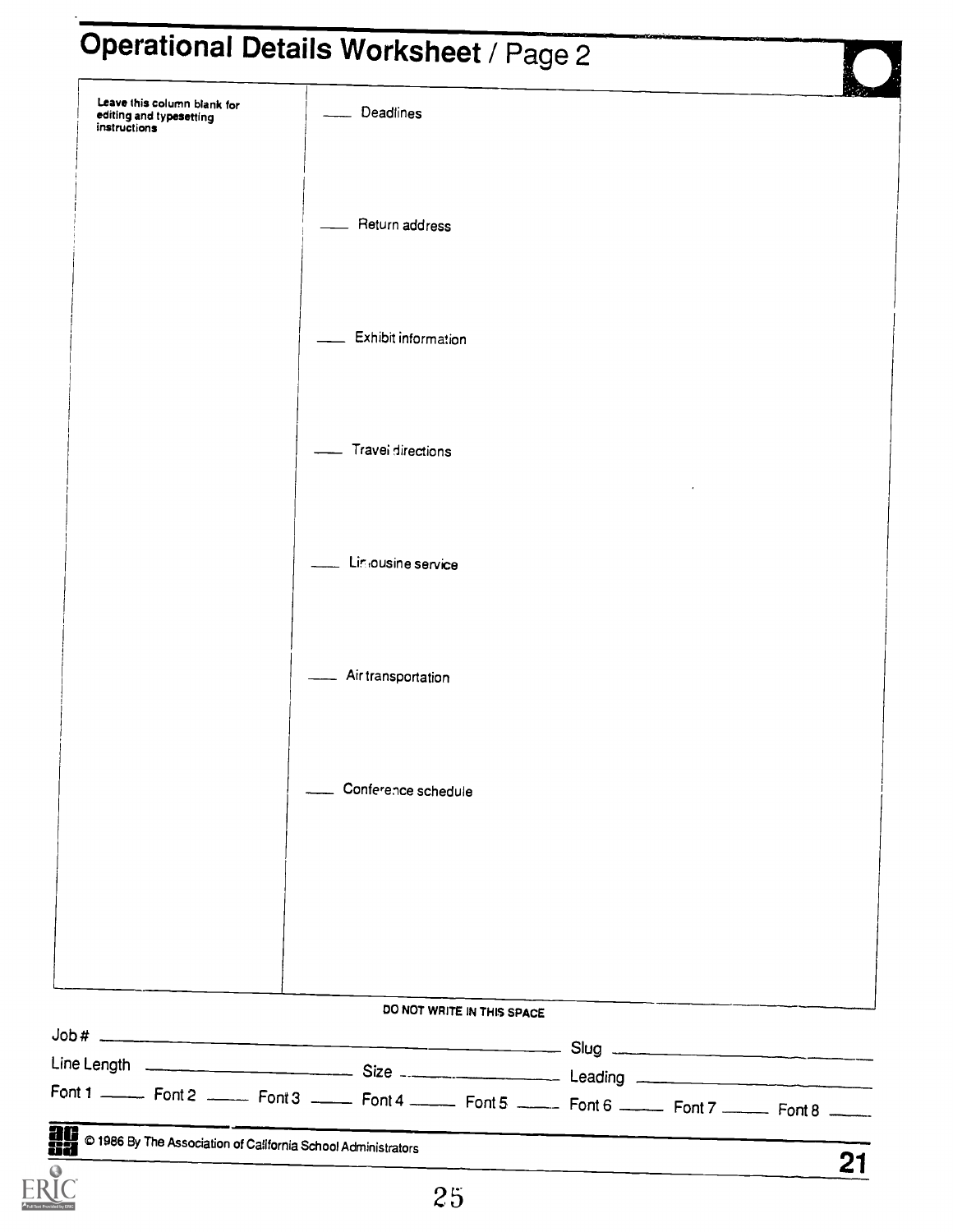| Leave this column blank for<br>editing and typesetting<br>instructions                                     | Conference theme                       |  |
|------------------------------------------------------------------------------------------------------------|----------------------------------------|--|
|                                                                                                            |                                        |  |
|                                                                                                            | Mailing indicia                        |  |
|                                                                                                            |                                        |  |
|                                                                                                            |                                        |  |
|                                                                                                            | Tours                                  |  |
|                                                                                                            |                                        |  |
|                                                                                                            |                                        |  |
|                                                                                                            | Incidental programs and special events |  |
|                                                                                                            |                                        |  |
|                                                                                                            | Program format                         |  |
|                                                                                                            |                                        |  |
|                                                                                                            |                                        |  |
|                                                                                                            | Method of payment                      |  |
|                                                                                                            |                                        |  |
|                                                                                                            |                                        |  |
|                                                                                                            | Registration form                      |  |
|                                                                                                            |                                        |  |
|                                                                                                            |                                        |  |
|                                                                                                            |                                        |  |
|                                                                                                            |                                        |  |
|                                                                                                            | DO NOT WRITE IN THIS SPACE             |  |
|                                                                                                            |                                        |  |
|                                                                                                            |                                        |  |
| Font 1 _________ Font 2 ________ Font 3 ________ Font 5 _______ Font 6 _______ Font 7 _______ Font 8 _____ |                                        |  |

ERIC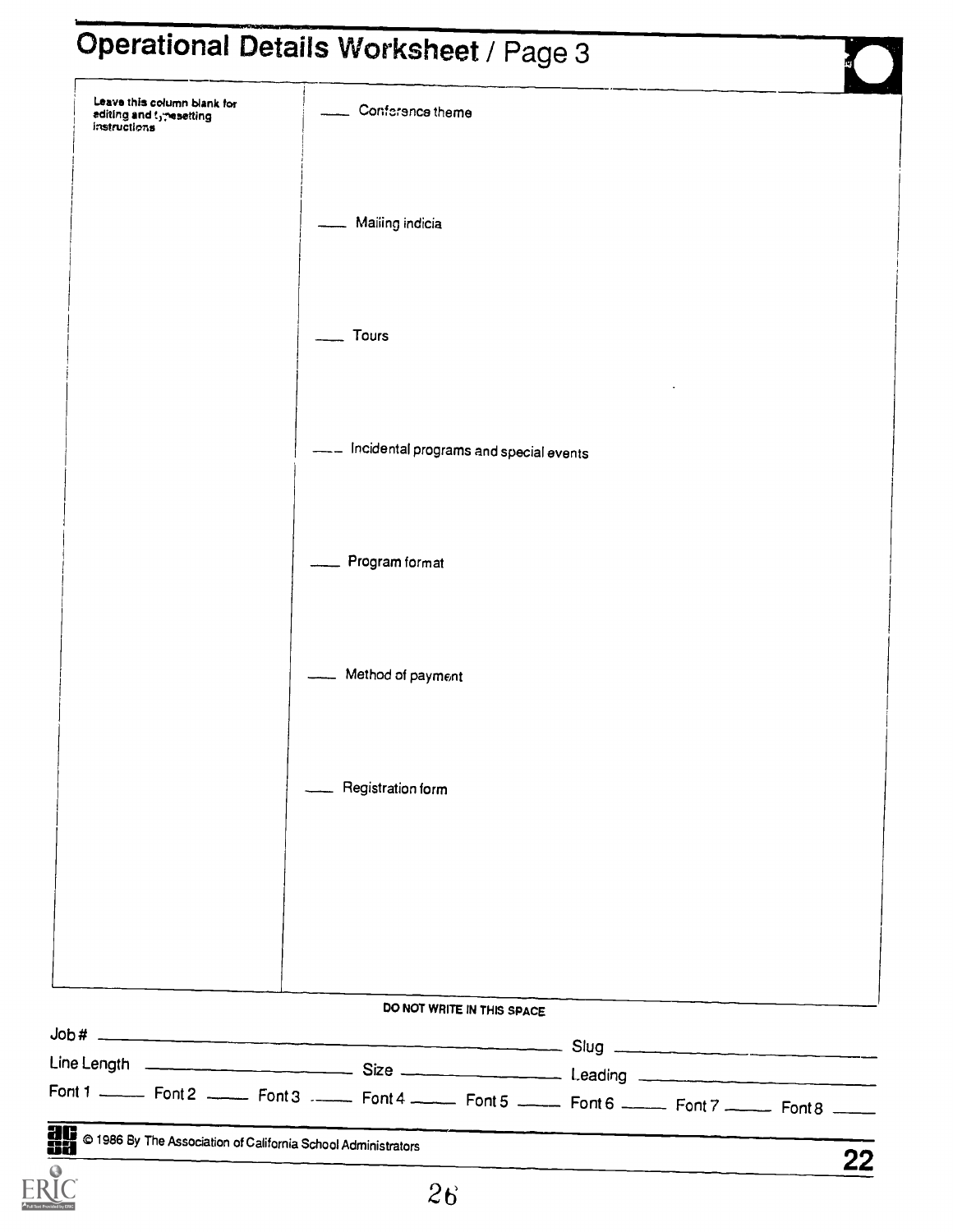| Leave this column blank for<br>editing and typesetting<br><b>instructions</b> | Maps                                                                                                       |  |  |
|-------------------------------------------------------------------------------|------------------------------------------------------------------------------------------------------------|--|--|
|                                                                               |                                                                                                            |  |  |
|                                                                               | Hotel reservations                                                                                         |  |  |
|                                                                               |                                                                                                            |  |  |
|                                                                               | Confirmation notices                                                                                       |  |  |
|                                                                               |                                                                                                            |  |  |
|                                                                               |                                                                                                            |  |  |
|                                                                               | Cancellation policy                                                                                        |  |  |
|                                                                               |                                                                                                            |  |  |
|                                                                               | What to bring                                                                                              |  |  |
|                                                                               |                                                                                                            |  |  |
|                                                                               | Overbooking policy and waiting lists                                                                       |  |  |
|                                                                               |                                                                                                            |  |  |
|                                                                               | __ Fee schedules or tuition                                                                                |  |  |
|                                                                               |                                                                                                            |  |  |
|                                                                               |                                                                                                            |  |  |
|                                                                               |                                                                                                            |  |  |
|                                                                               |                                                                                                            |  |  |
|                                                                               | DO NOT WRITE IN THIS SPACE                                                                                 |  |  |
|                                                                               |                                                                                                            |  |  |
|                                                                               |                                                                                                            |  |  |
|                                                                               | Font 1 _________ Font 2 ________ Font 3 _______ Font 5 ________ Font 6 _______ Font 7 _______ Font 8 _____ |  |  |

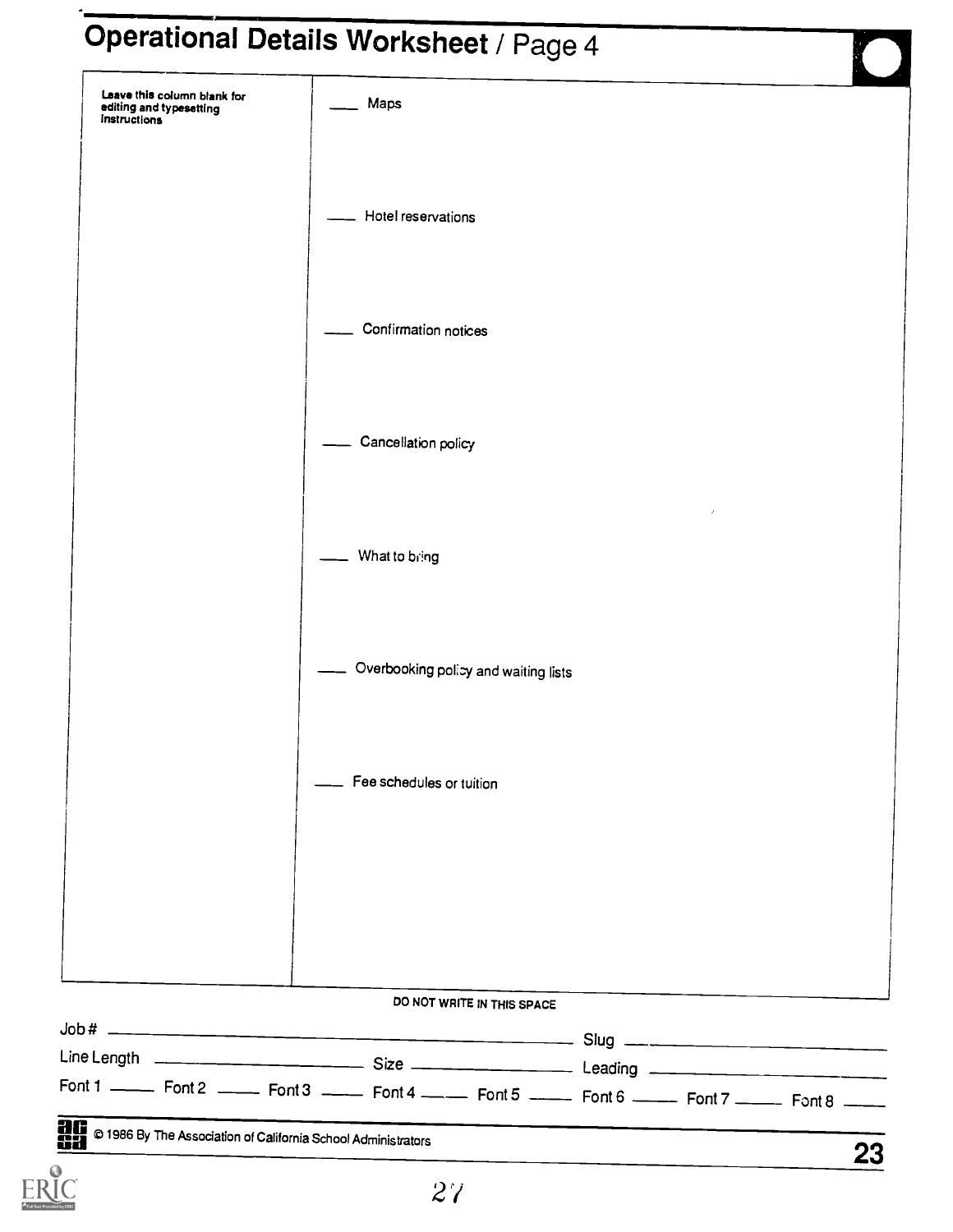|                                                                        | Operational Details Worksheet / Page 5 |  |
|------------------------------------------------------------------------|----------------------------------------|--|
| Leave this column blank for<br>editing and typesetting<br>instructions | Parking                                |  |
|                                                                        | Tape recording policy                  |  |
|                                                                        | Tape availability                      |  |
|                                                                        | Spouse attendance information          |  |
|                                                                        | Hour-by-hour description of program    |  |
|                                                                        |                                        |  |
|                                                                        |                                        |  |
|                                                                        |                                        |  |
|                                                                        | Satisfaction guarantees                |  |

#### DO NOT WRITE IN THIS SPACE

| Font 1 _________ Font 2 ________ Font 3 _______ Font 5 _______ Font 6 _______ Font 7 _______ Font 8 _____ |    |
|-----------------------------------------------------------------------------------------------------------|----|
| 0 1986 By The Association of California School Administrators                                             |    |
|                                                                                                           | 2Δ |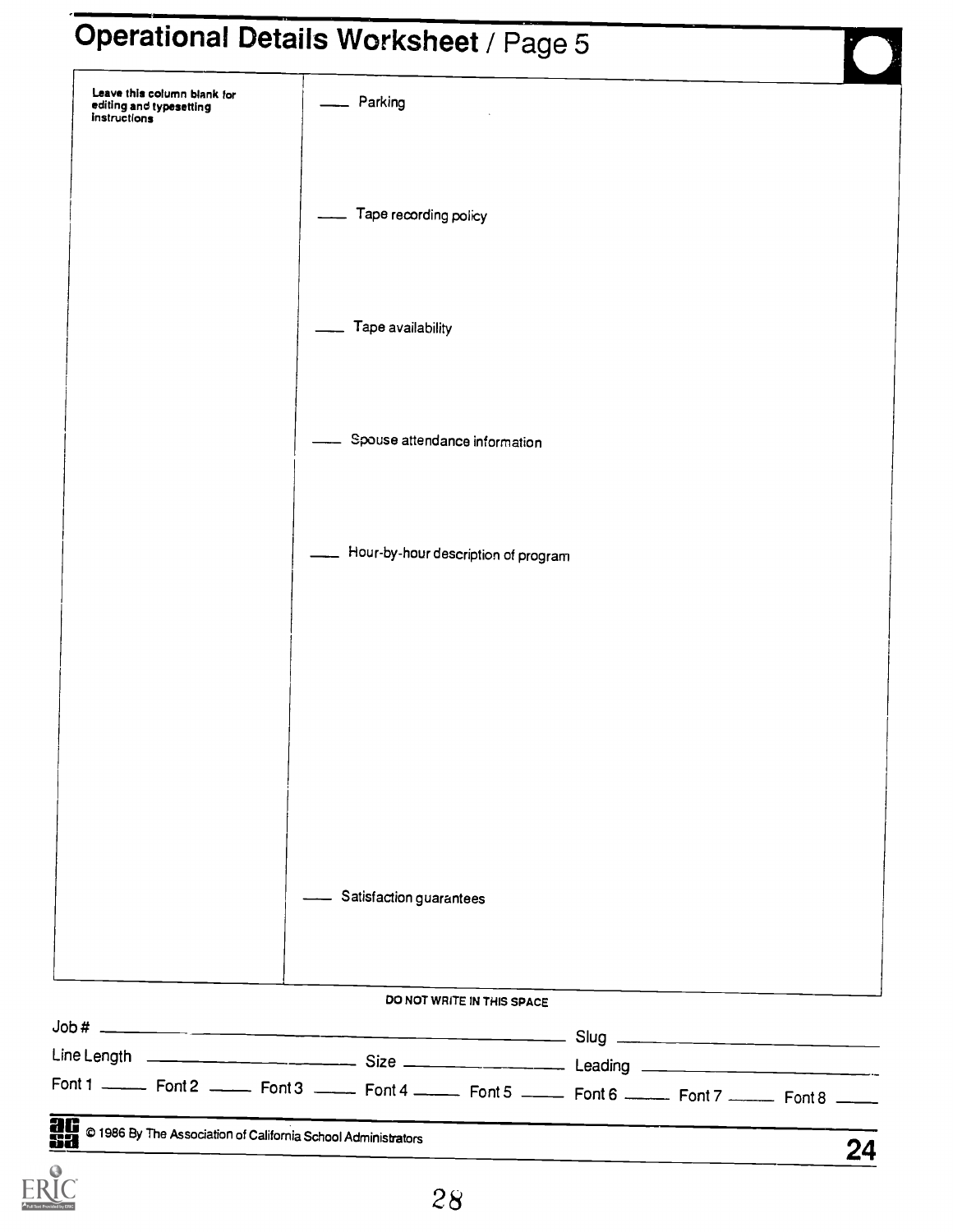| Leave this column blank for<br>editing and typesetting<br><b>instructions</b>                                 | double space.<br>╭ | Instructions: Use this blank sheet as a second sheet for any of the other sections or<br>to provide additional details about your program. This page may be duplicated. Type and |  |            |
|---------------------------------------------------------------------------------------------------------------|--------------------|----------------------------------------------------------------------------------------------------------------------------------------------------------------------------------|--|------------|
|                                                                                                               |                    |                                                                                                                                                                                  |  |            |
|                                                                                                               |                    |                                                                                                                                                                                  |  |            |
|                                                                                                               |                    |                                                                                                                                                                                  |  |            |
|                                                                                                               |                    |                                                                                                                                                                                  |  |            |
|                                                                                                               |                    |                                                                                                                                                                                  |  |            |
|                                                                                                               |                    |                                                                                                                                                                                  |  |            |
|                                                                                                               |                    |                                                                                                                                                                                  |  | $\ddot{i}$ |
|                                                                                                               |                    |                                                                                                                                                                                  |  |            |
|                                                                                                               |                    |                                                                                                                                                                                  |  |            |
|                                                                                                               |                    |                                                                                                                                                                                  |  |            |
|                                                                                                               |                    |                                                                                                                                                                                  |  |            |
|                                                                                                               |                    |                                                                                                                                                                                  |  |            |
|                                                                                                               |                    |                                                                                                                                                                                  |  |            |
|                                                                                                               |                    |                                                                                                                                                                                  |  |            |
|                                                                                                               |                    |                                                                                                                                                                                  |  |            |
|                                                                                                               |                    |                                                                                                                                                                                  |  |            |
|                                                                                                               |                    |                                                                                                                                                                                  |  |            |
|                                                                                                               |                    |                                                                                                                                                                                  |  |            |
|                                                                                                               |                    |                                                                                                                                                                                  |  |            |
|                                                                                                               |                    |                                                                                                                                                                                  |  |            |
|                                                                                                               |                    |                                                                                                                                                                                  |  |            |
|                                                                                                               |                    |                                                                                                                                                                                  |  |            |
|                                                                                                               |                    |                                                                                                                                                                                  |  |            |
|                                                                                                               |                    |                                                                                                                                                                                  |  |            |
|                                                                                                               |                    | DO NOT WRITE IN THIS SPACE                                                                                                                                                       |  |            |
|                                                                                                               |                    |                                                                                                                                                                                  |  |            |
|                                                                                                               |                    |                                                                                                                                                                                  |  |            |
| Font 1 ______ Font 2 ______ Font 3 ______ Font 4 ______ Font 5 ______ Font 6 ______ Font 7 ______ Font 8 ____ |                    |                                                                                                                                                                                  |  |            |